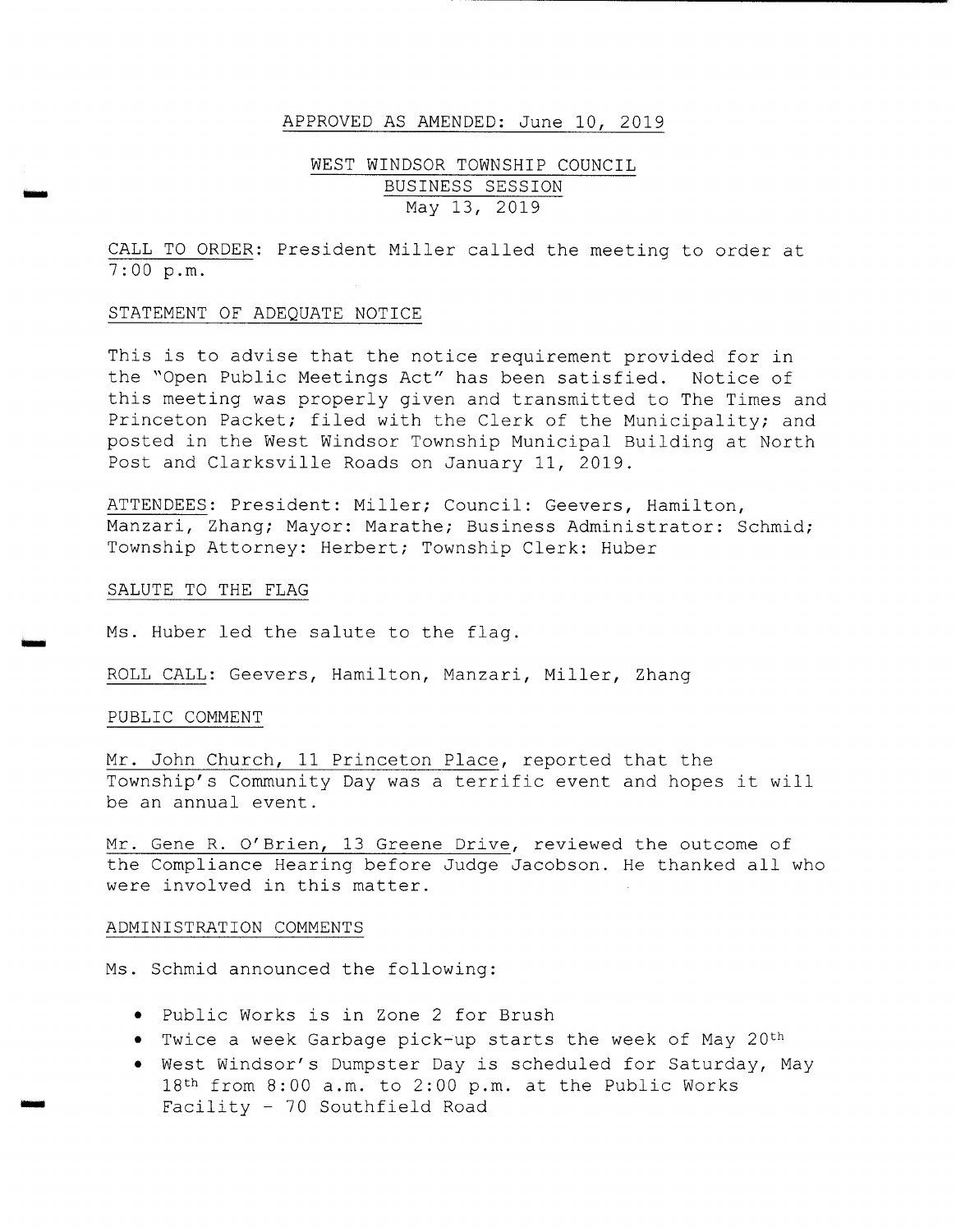Page 2 Business Session May 13, 2019

ri

mai

- May is " Older Americans Month" special events are occurring each Friday during May at the Senior Center
- May 19th the West Windsor Arts Council and Human Relations Council will hold "Culture Kaleidoscope" at the Nassau Park Pavilion from  $11:00$  a.m. to  $5:00$  p.m.

Mayor Marathe announced that the Friends of West Windsor Open Space continued their clean-up along Clarksville Road. He also thanked everyone involved in Community Day at Duck Pond Park especially the Religious Leaders of West Windsor, Ken Jacobs, the Manager of Parks and Recreation and the Public Works staff for making this a great event.

### COUNCIL MEMBER COMMENTS

Ms . Geevers thanked all who made Community Day event <sup>a</sup> success .

Mr. Zhang advised he attended both the FOWWOS Clean-up and Community Day and they were both great examples of civic engagement .

Ms. Manzari responded to a public comment made at the last<br>Council meeting regarding West Windsor Gives Back. She Council meeting regarding West Windsor Gives Back. explained that the group assists non-profit organizations within West Windsor Township with fundraising. Ms. Manzari advised that West Windsor Gives Back does not collect the funds. They are donated directly to the non-profit organization they are working with. She advised that this year West Windsor Gives Back is assisting the Princeton Junction Volunteer Fire Company to raise funds for additional extrication equipment. Ms. Manzari noted this is <sup>a</sup> great organization of all volunteers who protect the Township residents and urged everyone to support the cause. She reminded everyone of the upcoming Bikefest to be held on Saturday, May 25th and the Dive Into Summer event at Waterworks to support the fire company on June 19th from 5:00 p.m. to 8:00 p.m. Ms. Manzari announced that pool memberships are still available and reminded everyone the Mayor's Ball will be held on November 2nd, 2019 .

#### CHAIR/ CLERK COMMENTS

President Miller noted she to attended Community Day and that it<br>was a wonderful way for the community to get together. She was a wonderful way for the community to get together.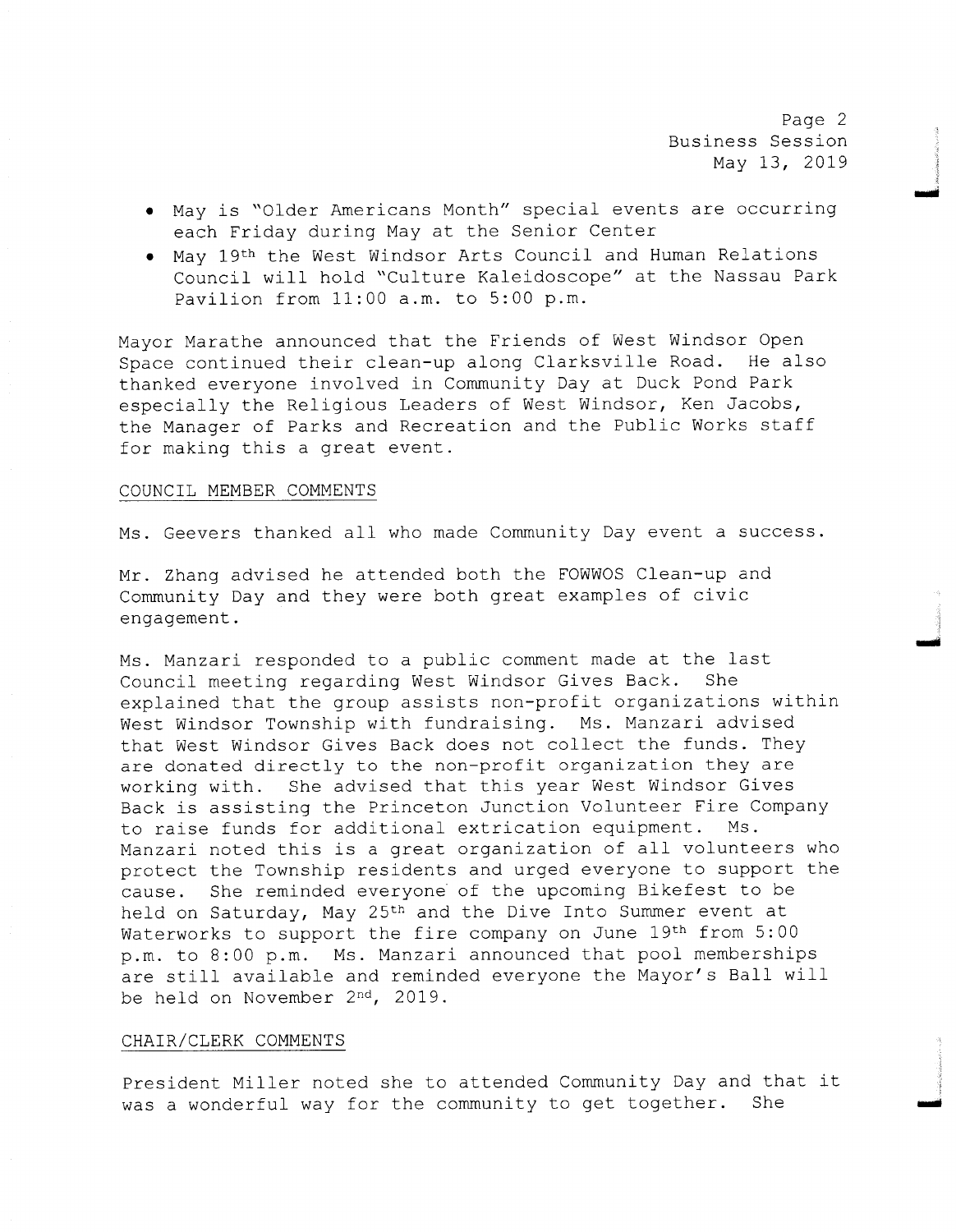Page 3 Business Session May 13, 2019

advised that FOWWOS has cleaned along Clarksville Road from Meadow Road to the Howard Hughes property.

### CONSENT AGENDA

wow

ilION

#### BILLS & CLAIMS

Motion to approve consent agenda: Manzari Second: Geevers RCV: aye Geevers aye Hamilton aye Manzari aye Zhang aye Miller

RECOMMENDATIONS FROM ADMINISTRATION AND COUNCIL/CLERK

- 2019- R106 Authorizing the Mayor and Clerk to Execute <sup>a</sup> Contract with Earle Asphalt Company for the Reconstruction and Resurfacing of Portions of Deerfield Drive, Carnegie Center Drive, and Millbrook Drive - \$328,413.13
- 2019- R107 Authorizing the Business Administrator to Execute an Authorization Letter to Crown Castle for Site Work (Trench) on Municipal Property (Block 10, Lot 11; Police Facility Cell Tower) to allow 5-G upgrades for Sprint
- 2019- R108 Authorizing the Chief Financial Officer to Increase the Contract with Morton Salt, for 2019 by \$50,000.00 for <sup>a</sup> Total Not to Exceed of \$230, 000 . 00
- 2019- R109 Authorizing the Mayor and Clerk to Execute and Agreement with Westwinds Homeowners Association for Reimbursement of 2016 and 2017 Snow Removal Costs - Snow Trust (2016) \$796.46; Snow Trust (2017) \$1,058.80
- 2019- R111 Requesting the Commissioner of the New Jersey Department of Transportation to Grant <sup>a</sup> Six Month Extension of Time for Award of the Project Known as Wallace Road Pedestrian Safety Improvement Project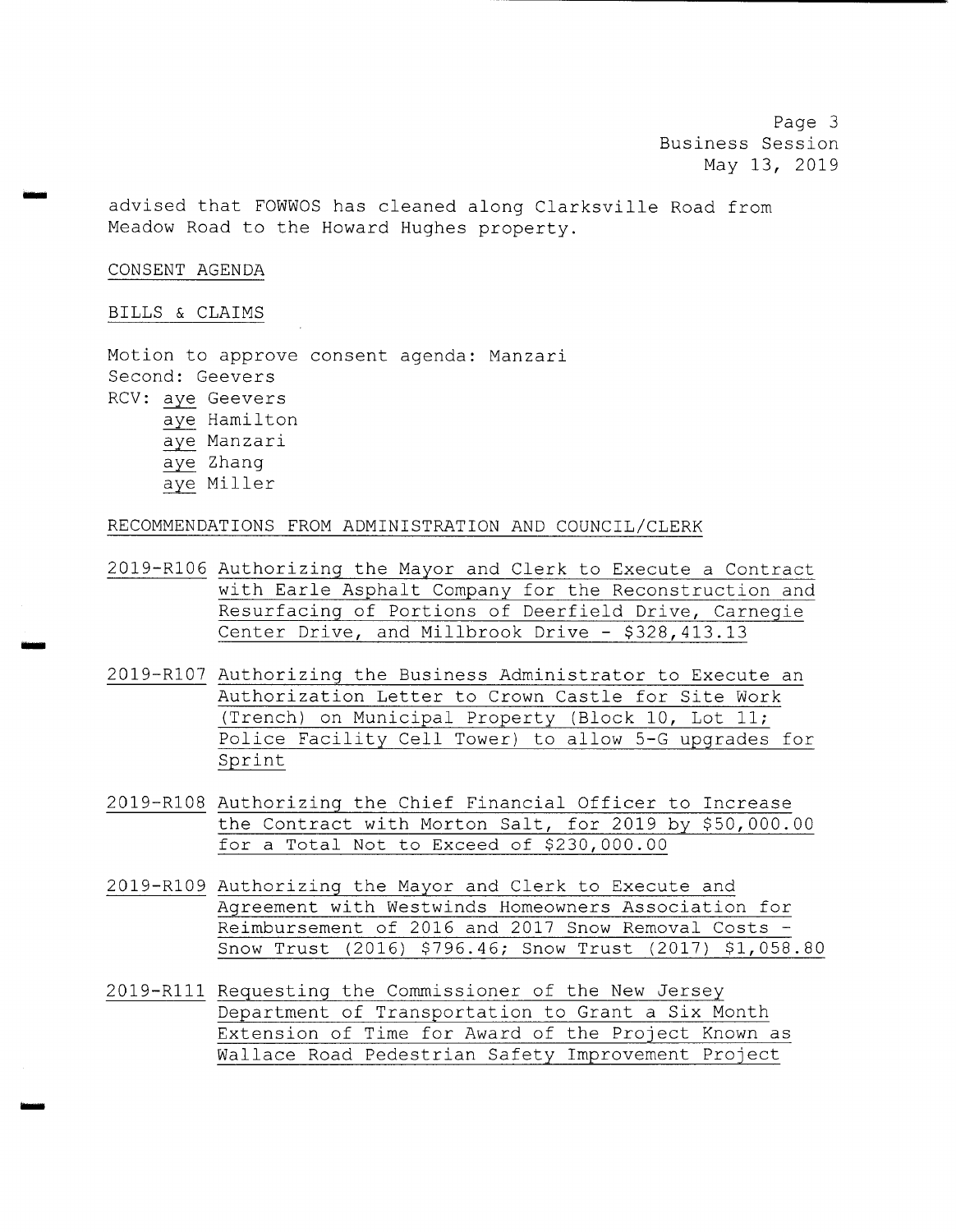Page <sup>4</sup> Business Session May 13, 2019

Nora

2019- R112 Supporting the New Jersey Department of Transportation' s Plan for the Alexander Road Bridge Replacement Project over the Delaware & Raritan Canal

Motion to approve Resolutions 2019-R106 through 2019-R109 and Resolutions 2019-R111 and 2019-R112: Hamilton

Second: Geevers RCV: aye Geevers aye Hamilton aye Manzari aye Zhang

aye Miller

2019- R110 Authorizing the Mayor and Clerk to Execute <sup>a</sup> Memorandum of Understanding to accept the donation of the following equipment: one DJI M210 Drone and four DJI Mavic Enterprise Drones from the West Windsor PBA 271

President Miller read the corrections into the record to amend the wording of the current resolution.

Ms . Hamilton inquired about when Council would be able to see the standard operating procedures and how the data is to be stored. She read from an article in the International Institute of Police Chiefs regarding how such <sup>a</sup> program should be instituted. Ms. Hamilton suggested that both the Joint Insurance Fund and the Township Attorney review the plan for operation of the drones .

Mayor Marathe advised that it is not the Council's job to micromanage the police and noted he is not going to discuss details of this program in public. He noted that members of Council are<br>welcome to meet with the Chief on this matter. Mayor Marathe welcome to meet with the Chief on this matter. advised that the insurance company has been apprised of this .

Discussion continued regarding the drone program and the necessity for approval from both the insurance and legal counsel for the Township.

Mr. Herbert advised that he has reviewed the documents and the Township is protected.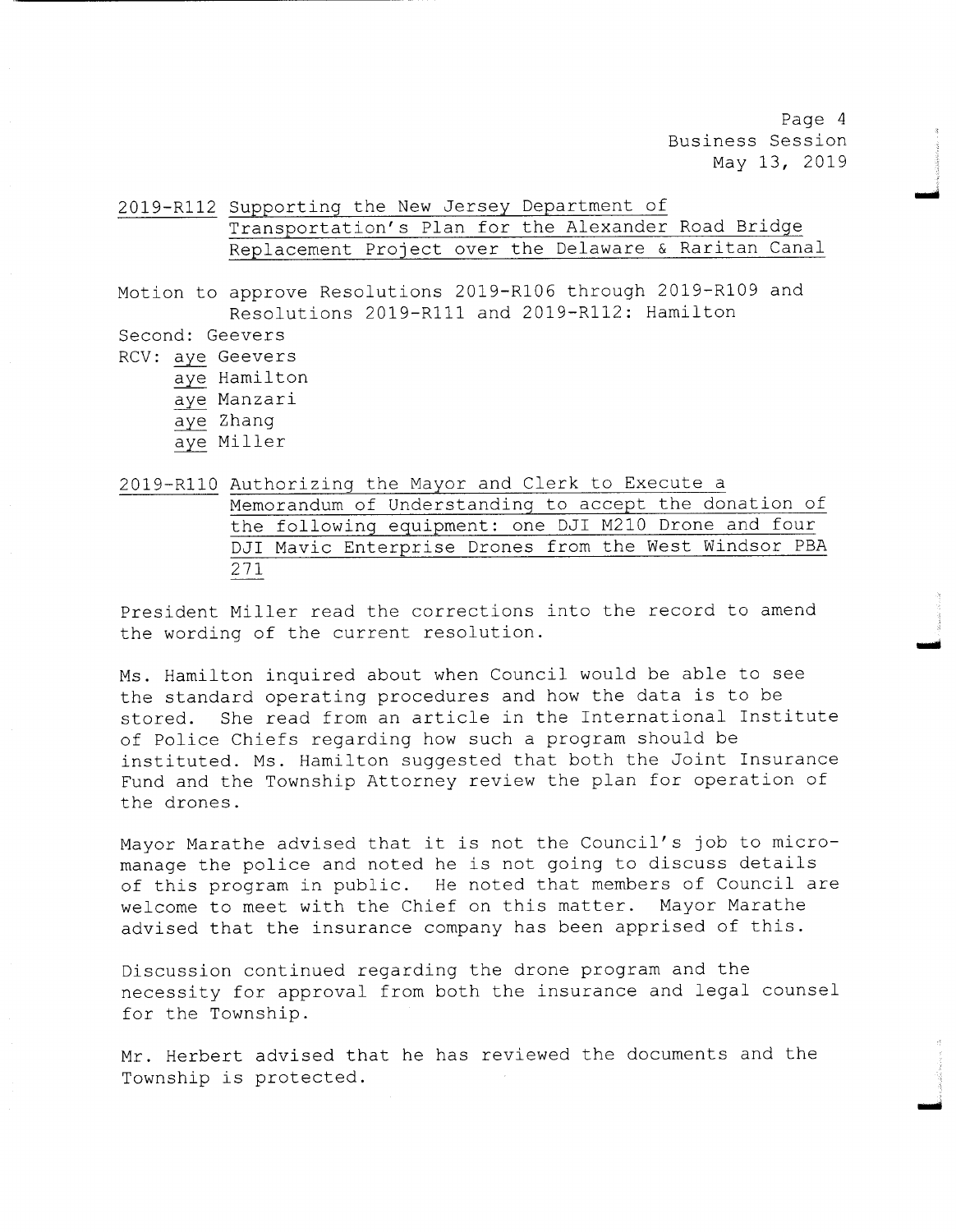Page 5 Business Session May 13, 2019

Chief Garofalo advised that he has already met with several Council members on this subject to review their policies and procedures. He advised that the officers who are flying the drones all have their FAA licenses .

Mr. Zhang noted he is in favor of technology. He expressed his views on moving forward with the program but to be cautious .

President Miller advised that she supports the drone program but expressed her concerns about residents' privacy.

Ms. Geevers noted that she applauds the Mayor for bringing this formal action forward to accept the gift of the drones from the West Windsor PBA.

Motion to approve: Manzari Second: Geevers RCV: aye Geevers aye Hamilton aye Manzari aye Zhang aye Miller

rrr

#### ADDITIONAL PUBLIC COMMENT

Ms. Yan Mei Wang, 41 Montgomery Street, reported that she attended the FOWWOS Clean-up Event and that they picked up 150 pounds of garbage. She reviewed the performances that will take place at the "Culture Kaleidoscope on Sunday, May 19th starting at  $11:00$  a.m.

#### COUNCIL REPORTS/ DISCUSSION TOPICS/ NEW BUSINESS

Ms . Manzari reminded everyone to sign up for Summer Camp Programs through the Township Recreation and Parks Division and that the West Windsor Parking Authority Annual Food Truck Event is scheduled for September 15, 2019 .

Mr. Zhang advised that the Environmental Commission is working on the New Jersey Silver Certification.

Ms . Geevers thanked Gene O' Brien, Planning Board Chairperson for attending the Compliance Hearings .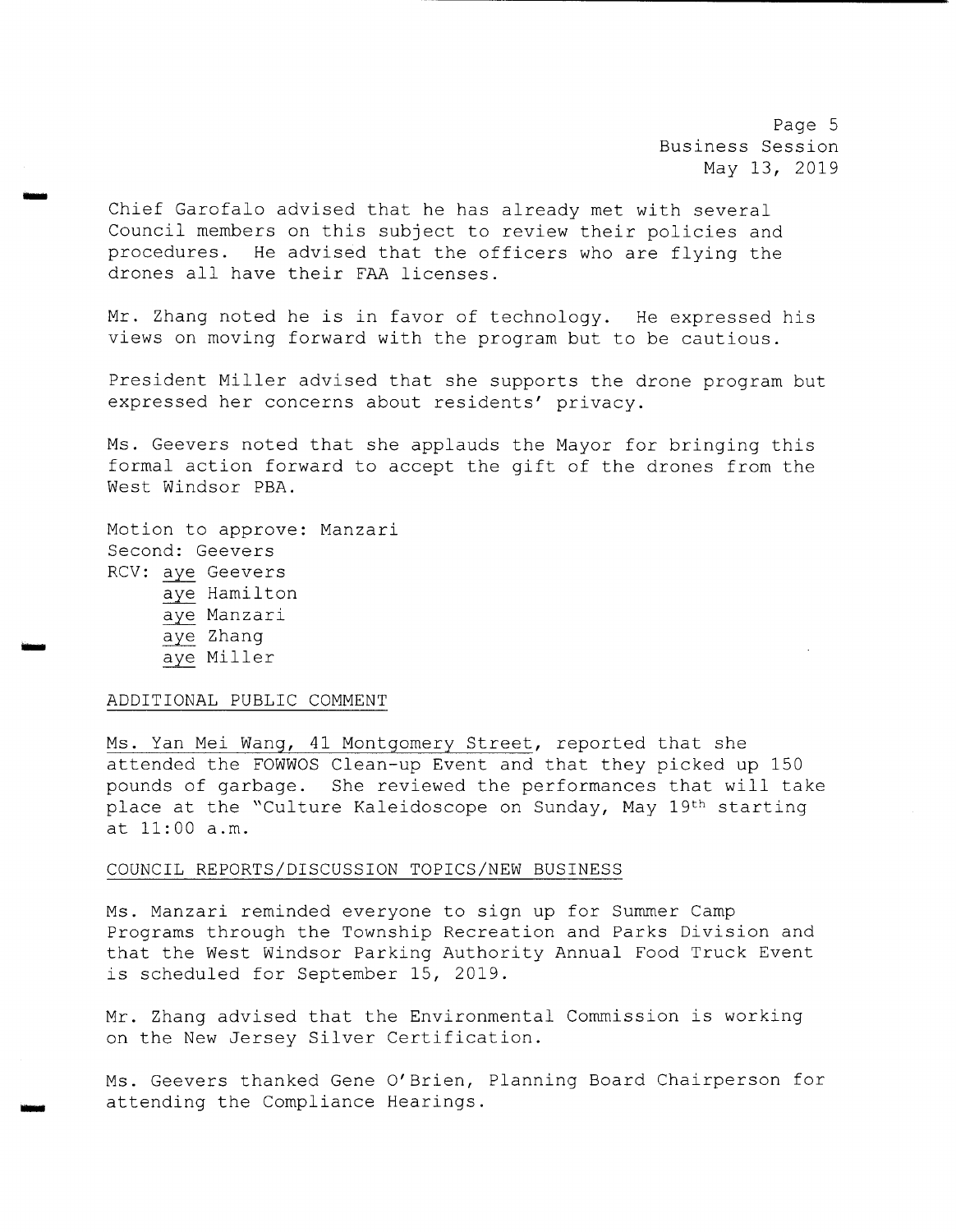Page 6 Business Session May 13, 2019

President Miller advised that the Affordable Housing Committee is reviewing suggestions in making affordable housing more affordable in West Windsor and will be forwarding those suggestions to the Township Council .

ADJOURNMENT

Motion to adjourn was made by President Miller VV: All approved

The meeting was adjourned at 8:07 p.m.

<u>Ky m. Huber</u> Alison

Township Clerk<br>
West Windsor Township<br>
West Windsor Township<br>
West Windsor Township West Windsor Township

rrr

rr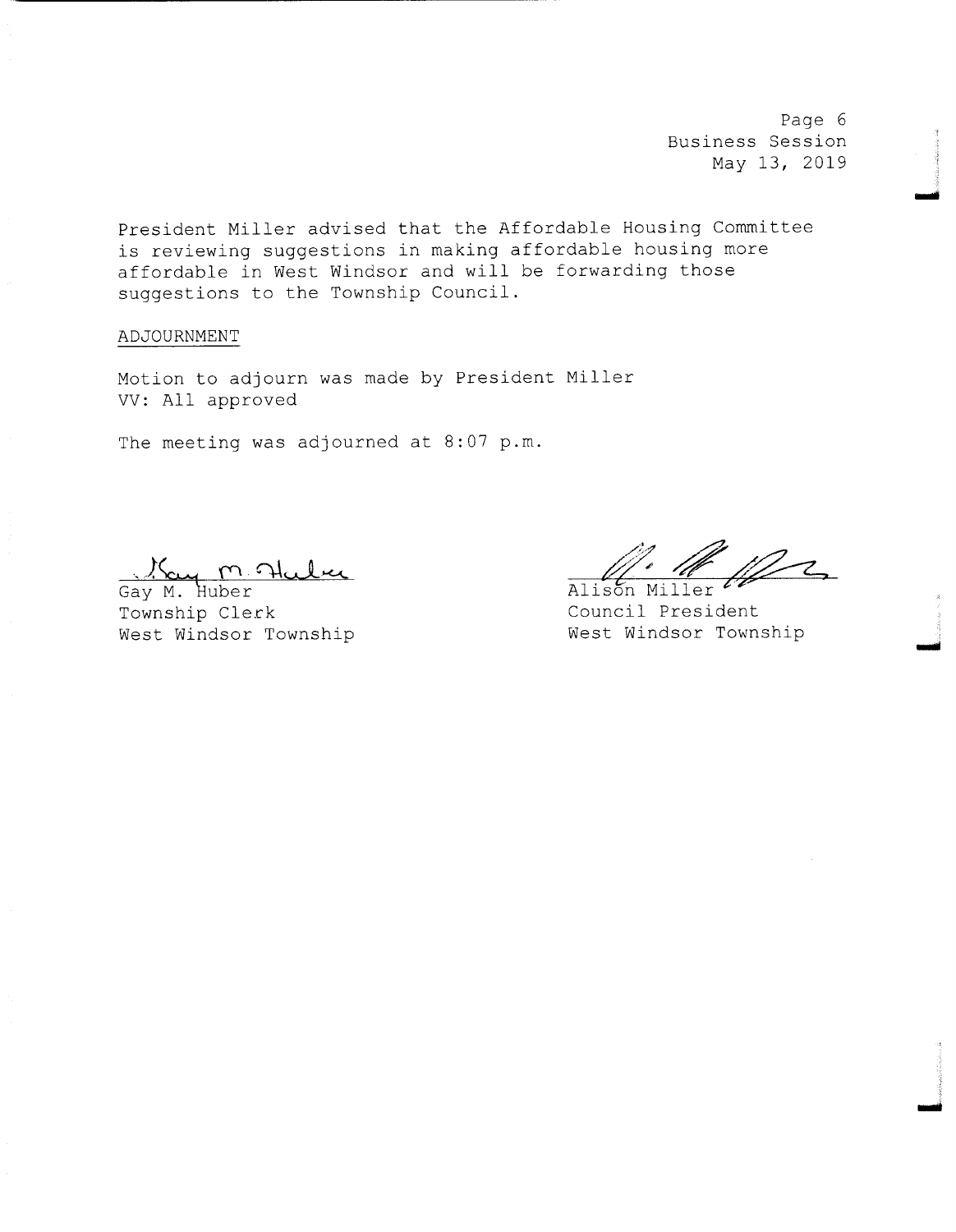## List of Bills - (100001) CASH - PNC - CURRENT DISBURSEMENTS CURRENT FUND

Meeting Date: 05/13/2019 For bills from 04/29/2019 to 05/12/2019

| Check# Vendor                            |                                                                                                                                                                                                       | Description                                  |                            |                               | Account PO Payment Check Total |
|------------------------------------------|-------------------------------------------------------------------------------------------------------------------------------------------------------------------------------------------------------|----------------------------------------------|----------------------------|-------------------------------|--------------------------------|
| 71015 1689 – <b>A T &amp; T</b>          | 10556270 UTILITY EXPENSES - TELEPHONE                                                                                                                                                                 | PO 52191 2019 BLANKET - A/C#030 331 1957 001 | 66.08                      | 66.08                         | 66.08                          |
| 71016 2512 - A T & T MOBILITY            | 10556270 UTILITY EXPENSES - TELEPHONE                                                                                                                                                                 | PO 52098 2019 BLANKET - CELLULAR PHONE SEVIC | 532.83                     | 532.83                        | 532.83                         |
|                                          | 71017 1685 - ADP, LLC<br>10508212 DATA PROCESSING - $O.E.$                                                                                                                                            | PO 52285 2019 BLANKET - COMPANY CODE: 10-N-1 | 838.05                     | 838.05                        | 838.05                         |
| 10518278<br>10557315                     | 71018 41 - AL'S SUNOCO PO 52119 2019 BLANKET - VEHICLE MAINTENANCE<br>POLICE - VEHICLE REPAIR<br><i>GASOLINE - UNLEADED</i>                                                                           |                                              | 2,666.57                   | 2,723.98<br>57.41<br>2,723.98 |                                |
| 10540354<br>10542354<br>10544354         | 71019 		 40 - ALL INDUSTRIAL SAFETY PRODUCTS 		 PO 52194 2019 BLANKET - SAFETY EQUIPMENT<br>PUBLIC WORKS - TECH/SPECIAL SUPP.<br>SEWER SYSTEM - TECH/SPECIAL SUPP.<br>FACILITIES - TECH/SPECIAL SUPP. |                                              | 67.45<br>67.45<br>67.45    | 202.35                        | 202.35                         |
|                                          | 71020 2010 - ALPHAGRAPHICS MERCER CNTY PO 52733 DUAL COLOR MATTE VINYL LETTERING FO<br>10553354 BLDG & GROUNDS - TECH/SPECIAL SUPP.                                                                   |                                              | 60.00                      | 60.00                         | 60.00                          |
| 71021 4405 - ANTHONY CHREPTA<br>10556270 | UTILITY EXPENSES - TELEPHONE                                                                                                                                                                          | PO 52743 2019 BLANKET - QUARTERLY REIMBURSEM | 90.00                      | 90.00                         | 90.00                          |
|                                          | 71022 5882 - APPLE LOCKSMITH INC. PO 52758 KEY REPLACEMENT FOR TRUCK #30 - PER<br>10540278 PUBLIC WORKS - VEHICLE REPAIR                                                                              |                                              | 190.00                     | 190.00                        | 190.00                         |
|                                          | 71023 3710 - BERGEY'S, INC. THE RESOLUTION OF POST STOP SERVICE TO PARTS & REPAIRS TO M<br>10540278 PUBLIC WORKS - VEHICLE REPAIR                                                                     |                                              | 945.37                     | 945.37                        | 945.37                         |
|                                          | 71024 2539 - BLACK BOX NETWORK SERVICES PO 52549 MAINTENANCE RENEWAL 3/7/19 TO 3/6/2<br>10518233 POLICE - OFFICE FURN/EQUIP MAINT                                                                     |                                              |                            | 3,793.32<br>3,793.32 3,793.32 |                                |
| 71025 722 - BRENDA SIRKIS                | 10538272 CONST OFFL - TRAINING/EDUCATIONAL                                                                                                                                                            | PO 52240 2019 BLANKET - CJCOA LUNCH MEETING  | 15.00                      | 15.00                         | 15,00                          |
| 71026 1310 - BRIAN ARONSON               | 10551280 GROUP INSURANCE - VISION CARE                                                                                                                                                                | REIMBURSE FOR EYE EXAM AND/OR CORRE          | 450.00                     | 450.00                        | 450.00                         |
| $71027$ 1074 - BRIAN GALLANT             | 10551280 GROUP INSURANCE - VISION CARE                                                                                                                                                                | REIMBURSE FOR EYE EXAM AND/OR CORRE          | 450.00                     | 450.00                        | 450.00                         |
|                                          | 71028 119 - BRIAN MAGNIN 1997 100 2014 2019 BLANKET - QUARTERLY REIMBURSEM<br>10556270 UTILITY EXPENSES - TELEPHONE                                                                                   |                                              | 90.00                      | 90.00                         | 90.00                          |
| 10540278<br>10542278                     | 71029 3523 - C & M AUTO PARTS, INC. PO 52131 2019 BLANKET - NON-OEM AUTO PARTS &<br>PUBLIC WORKS - VEHICLE REPAIR<br>SEWER SYSTEM - VEHICLE REPAIR<br>10544278 FACILITIES - VEHICLE REPAIR            |                                              | 157.05<br>104.26<br>191.31 | 452.62                        | 452.62                         |
|                                          | 71030 2925 - CANDACE WOODWARD-CLOUGH PO 52059 2019 BLANKET - BALLROOM DANCING CLA<br>10524210 SENIOR CITIZEN - CONSULTANT FEES                                                                        |                                              | 320.00                     | 320.00<br>320.00              |                                |
|                                          |                                                                                                                                                                                                       |                                              |                            |                               |                                |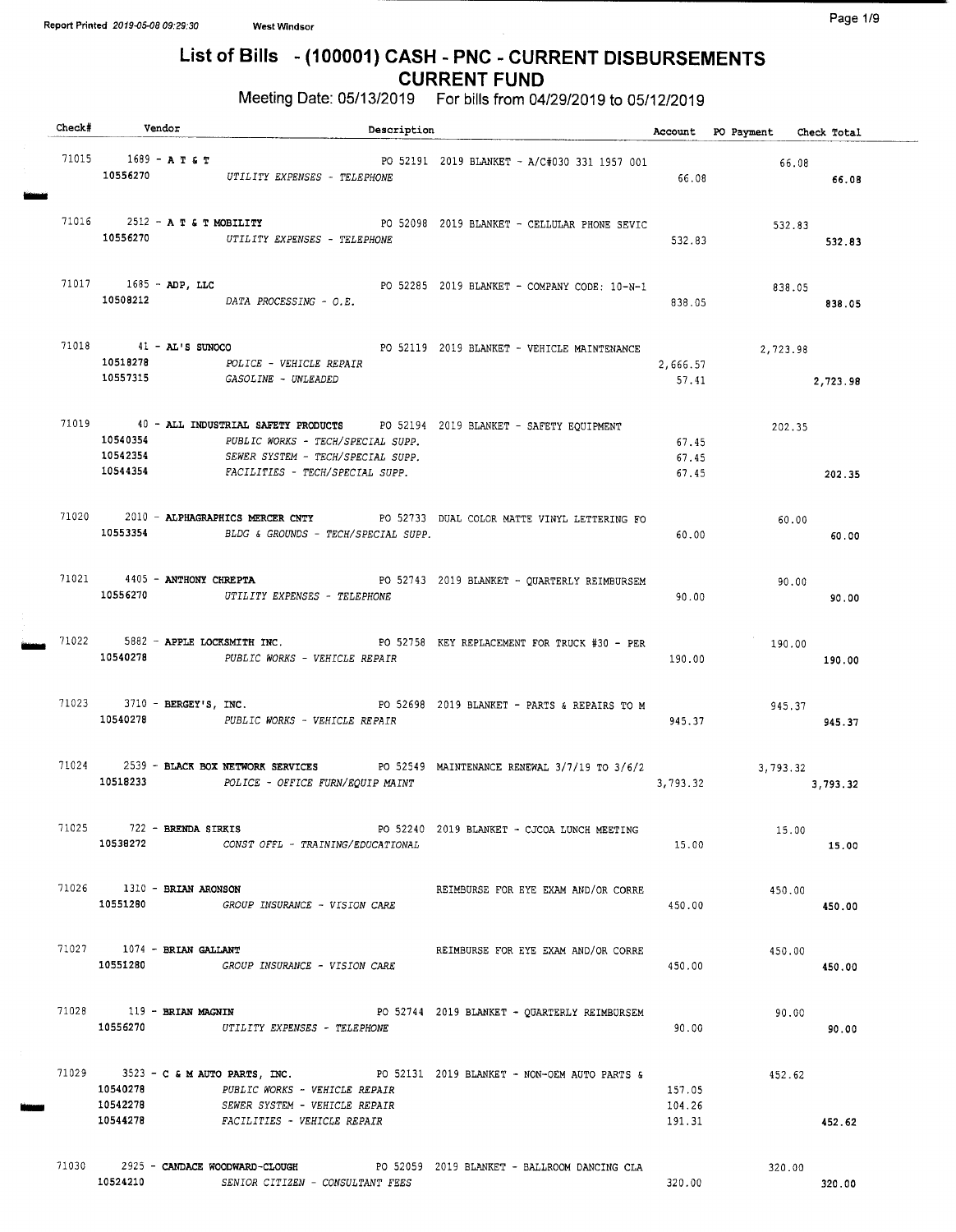$\alpha = 1$  , and  $\alpha = 1$  , and  $\alpha = 0$ 

## List of Bills - ( 100001) CASH - PNC - CURRENT DISBURSEMENTS CURRENT FUND

Meeting Date: 05/13/2019 For bills from 04/29/2019 to 05/12/2019

| Check# | Vendor                         | Description                                                                                                                            |        | Account PO Payment Check Total               |        |  |
|--------|--------------------------------|----------------------------------------------------------------------------------------------------------------------------------------|--------|----------------------------------------------|--------|--|
|        |                                | 71031 1759 - CDW GOVERNMENT INC. PO 52567 TONER CARTRIDGES - PER QUOTE #KMNW1<br>10518332 POLICE - OFFICE SUPPLIES                     |        | 195.00 495.00 FXMNN1<br>495.00 495.00 495.00 |        |  |
|        |                                | 71032 1759 - CDW GOVERNMENT INC. PO 52594 ZEBRA IX SERIES HIGH CAPACITY COLOR 183.36<br>10504353 ADM - TECH/COMPUTER SUPPLIES          |        | 183.36 183.36                                |        |  |
|        |                                | 91033 5534 <b>- CHRISTINE WALKO</b> PO 52780 REIMBURSEMENT FOR MILEAGE FOR TRAIN<br>184.80 - ------- The Time of The Street By Decke   |        |                                              |        |  |
|        |                                | 71034 2267 - CHSC, INC. POLICE - OFFICE FURN/EQUIP MAINT 2019 BLANKET - NETWORK SUPPORT CUST 2,100.00 2,100.00                         |        |                                              |        |  |
|        | 71035 560 - COUNTY OF MERCER   | 2ND QUARTER COUNTY TAXES 3,966,561.26<br>101410 COUNTY TAXES PAYABLE                                                                   |        | 9,966,561.26 9,966,561.26                    |        |  |
|        |                                | 39,402.39 561 - COUNTY OF MERCER, TRUST<br>20,402.39 420,402.39 420,402.39 420,402.39                                                  |        |                                              |        |  |
|        |                                | 2525 - CRESTON HYDRAULICS PO 52727 BODY FOR TRUCK #12 - PER QUOTE #000 4,099.50 2525 - 2525 - 2525 7101105 101105                      |        |                                              |        |  |
|        |                                | 71038 1936 - S.P. LOCHEN 20 2651 4/16/19 - 5/6/19 GENERAL CLEANING 6 3261 1,820.00<br>10553204 BLDG & GROUNDS - BLDG REPAIR & MAINT    |        | $1,820.00$ $1,820.00$                        |        |  |
|        | 71039 5128 - CVS PHARMACY      | PO 52354 2019 BLANKET – PURCHASE OF EPI PENS 506.98 506.98<br>10514354 EMERGENCY SERVICES - TECH/SPECIAL SUPP.                         |        |                                              | 506.98 |  |
|        |                                | 71040 5878 - DEAN HARVEY THE RELEASE PO 52742 REIMBURSEMENT FOR HAND SOAP PURCHAS<br>10553327 BLDG & GROUNDS -JANITORIAL/BLDG SUPPLIES |        | 18.13<br>18.13 18.13                         |        |  |
| 71041  |                                | 422 - DISTEFANO PLUMBING INC. 88 PO 52723 CLEAR CLOGGED LINES IN FLOOR & MOP<br>10553204 BLDG & GROUNDS - BLDG REPAIR & MAINT          | 142.50 | 142.50                                       | 142.50 |  |
|        |                                | 71042 422 - DISTEFANO PLUMBING INC. PO 52724 OPEN BATHROOMS FOR SEASON @ VAN NES<br>10553204 BLDG & GROUNDS - BLDG REPAIR & MAINT      | 142.50 | 142.50                                       | 142.50 |  |
|        | 10553204                       | 71043 422 - DISTEFANO PLUMBING INC. PO 52725 REPAIRS/OPEN BATHROOMS FOR SEASON<br>BLDG & GROUNDS - BLDG REPAIR & MAINT                 | 348.30 | 348.30                                       | 348.30 |  |
|        |                                | 71044 58 - DOMENICK CARDARELLI PO 52238 2019 BLANKET - VEHICLE REIMBURSEMEN<br>10538273 CONST OFFL - TRAVEL EXPENSE                    | 225.00 | 225.00                                       | 225.00 |  |
|        | 71045 58 - DOMENICK CARDARELLI | PO 52244 2019 BLANKET - CJCOA LUNCH MEETING                                                                                            | 15.00  | 15.00                                        | 15.00  |  |
|        | 10524354                       | 71046 1820 - DONNA FUCETOLA 6 PO 52781 REIMBURSEMENT FOR OLDER AMERICANS M<br>SENIOR CITIZEN - TECH/SPECIAL SUPP.                      | 116.30 | 116.30                                       | 116.30 |  |

where  $\alpha$  is a  $\alpha$  -section of the  $\alpha$ 

...........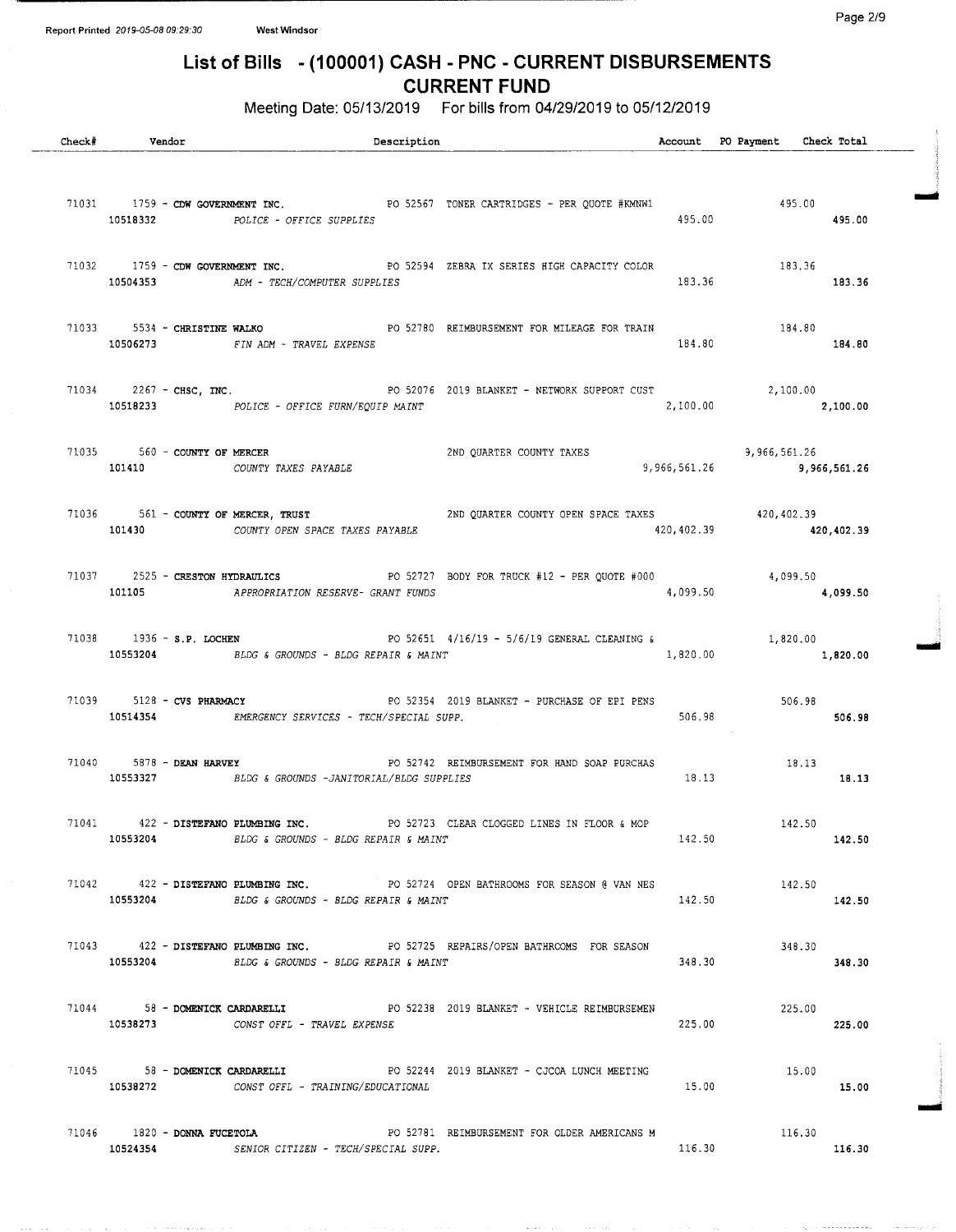$\sim$  -comparison

 $\langle \phi_{\alpha\beta\gamma\delta} \rangle \propto \langle \phi_{\alpha\beta\delta} \rangle \propto \langle \phi_{\alpha\beta\delta} \rangle \propto \langle \phi_{\alpha\beta\delta} \rangle \propto \langle \phi_{\alpha\beta\delta} \rangle$ 

**Service** Service

 $\bar{z}$  is an

# List of Bills - ( 100001) CASH - PNC - CURRENT DISBURSEMENTS CURRENT FUND

Meeting Date: 05/13/2019 For bills from 04/29/2019 to 05/12/2019

| Check# Vendor         |                                                                                                      | Description |                                                                                                            |                  | Account PO Payment Check Total |           |
|-----------------------|------------------------------------------------------------------------------------------------------|-------------|------------------------------------------------------------------------------------------------------------|------------------|--------------------------------|-----------|
|                       | $10504241$ $ADM - PRINTING$                                                                          |             | 71047 2337 - DRAWINGBOARD PRINTING PO 52730 5,000 MAILING LABELS-ML9 (SAME AS P 493.37                     | 493.37           | 493.37                         |           |
|                       | 71048 1695 - EAGLE POINT GUN<br>10518317 POLICE - GUN AMMUNITION                                     |             | PO 52782 2019 BLANKET - POLICE DEPARTMENT AM                                                               | 3,971.04         | 3,971.04<br>3,971.04           |           |
|                       | 10542278 SEWER SYSTEM - VEHICLE REPAIR                                                               |             | 71049 421 - EDDIES TOWING LLC PO 52159 2019 BLANKET - DIESEL EMISSION INSP                                 | 435.00           | 435.00<br>435.00               |           |
|                       | $71050$ $5041$ - FBINAA-NJ CHAPTER<br>10518272 POLICE - TRAINING/EDUCATIONAL                         |             | PO 52689 REGISTRATION- LT DANNY MOHR FOR 2ND                                                               | 55.00            | 55.00                          | 55.00     |
|                       | 10555240 CENTRAL POSTAGE - POSTAGE                                                                   |             | 71051 370 - FEDERAL EXPRESS 6 2019 BLANKET - PAYMENTS ON ACCOUNT                                           | 26.58            | 26.58                          | 26.58     |
|                       | 10514278 EMERGENCY SERVICES - VEHICLE REPAIR                                                         |             | 71052 214 - FIRE APPARATUS REPAIR INC. PO 52358 2019 BLANKET FOR FIRE APPARATUS REP                        | 253.76           | 253.76                         | 253.76    |
|                       | 71053 622 - FRANCIS J. COYLE JR.<br>10551280 GROUP INSURANCE - VISION CARE                           |             | REIMBURSE FOR EYE EXAM AND/OR CORRE                                                                        | 400.00           | 400.00<br>400.00               |           |
| 10540266              | 10542266 SEWER SYSTEM - TECH/SPEC EQUIP MAINT<br>PUBLIC WORKS - TECH/SPEC EQUIP MAINT                |             | 71054 4998 - FRANKLIN-GRIFFITH, LLC PO 52195 2019 BLANKET - ELECTRICAL EQUIPMENT                           | 695.00           | 1,159.00<br>464.00 1,159.00    |           |
|                       | 10551299 GROUP INSURANCE - MISC SERVICES                                                             |             | 71055 3493 - FRENKEL & COMPANY PO 52117 BLANKET PER RESOLUTION 2018-R198 HE                                | 2,500.00         | 2,500.00<br>2,500.00           |           |
|                       | 71056 226 - GENERAL CODE PUBLISHERS PO 52711 LAND USE SLIPSHEETS<br>10533207 LAND USE - CODIFICATION |             |                                                                                                            | 176.00           | 176.00<br>176.00               |           |
| 10504214              | 71057 3596 - GMIS HEADQUARTERS<br>ADM - DUES                                                         |             | PO 52652 LEVEL ONE ANNUAL MEMBERSHIP GMIA IN                                                               | 100.00           | 100.00                         | 100.00    |
| 71058 5661 - GRAINGER | 10553204 BLDG & GROUNDS - BLDG REPAIR & MAINT                                                        |             | PO 52741 AIR HANDLER 20X25X2 AIR FILTERS FOR                                                               | 27.24            | 27.24                          | 27.24     |
| 10558218              | REFUSE COLLECTION - BRUSH DISPOSAL                                                                   |             | 71059 4531 - TOWNSHIP OF HAMILTON PO 52705 2019 BLANKET AS PER 2019-R084 SHARE 4531 - TOWNSHIP OF HAMILTON | 18,750.00        |                                | 18,750.00 |
|                       | 71060 5845 - HANS WARNEBOLD<br>10538272 CONST OFFL - TRAINING/EDUCATIONAL                            |             | PO 52413 2019 BLANKET - CJCOA LUNCH MEETING                                                                | 15.00            | 15.00                          | 15.00     |
|                       | 10546228 LEGAL - LITIGATION                                                                          |             | 71061 2905 - HARRY HAUSHALTER ESQ. PO 52110 2019 BLANKET - PER RESOLUTION # 201                            | 4,375.40         | 4,375.40                       | 4,375.40  |
| 10540278<br>10544278  | PUBLIC WORKS - VEHICLE REPAIR<br>FACILITIES - VEHICLE REPAIR                                         |             | 71062 2975 - INTERSTATE BATTERIES PO 52180 2019 BLANKET - AUTOMOTIVE BATTERIES                             | 119.95<br>157.90 | 277.85<br>277.85               |           |

الموروحين وتراديب والمتبع ممارك السمماء والمرادي

ولايتحصه وليرو ومعادات والرواد

 $\sim 10^{-1}$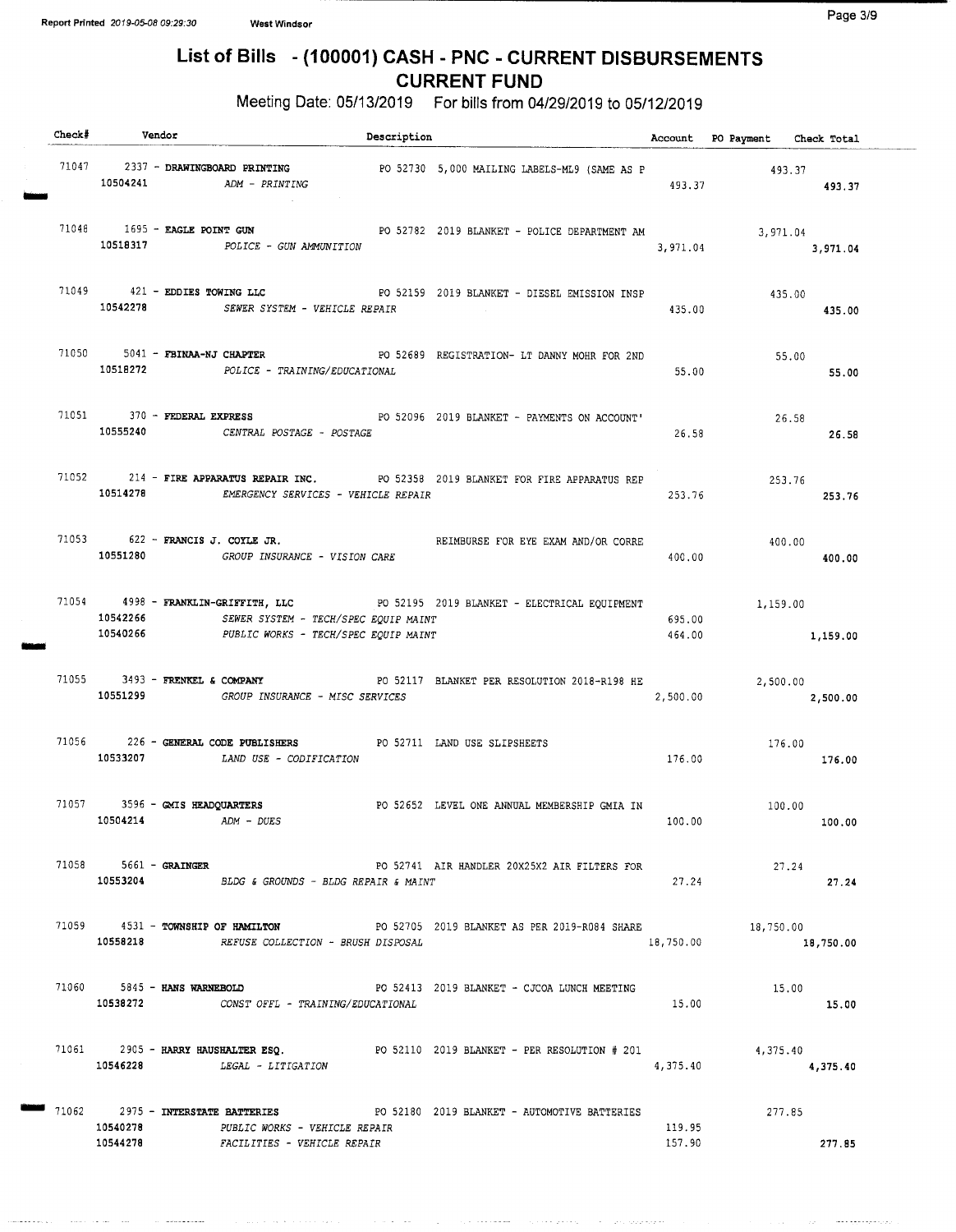Page 4/9

## List of Bills - ( 100001) CASH - PNC - CURRENT DISBURSEMENTS CURRENT FUND

Meeting Date: 05/13/2019 For bills from 04/29/2019 to 05/12/2019

| Check# Vendor                            |                                                                             | Description |                                                                                                      |                           | Account PO Payment Check Total |                  |
|------------------------------------------|-----------------------------------------------------------------------------|-------------|------------------------------------------------------------------------------------------------------|---------------------------|--------------------------------|------------------|
| 101105                                   | APPROPRIATION RESERVE- GRANT FUNDS                                          |             | 71063 4208 - J & J COURT TRANSCRIBERS, INC. PO 52685 TRANSCRIPT FOR DWI CASE 8/24/18 (ST             | 47,19                     | 47.19                          | 47.19            |
|                                          | 10514354 EMERGENCY SERVICES - TECH/SPECIAL SUPP.                            |             | 71064 238 - JW KENNEDY & SON WELDING PO 52364 2019 BLANKET - EMS SUPPLIES                            | 42.00                     | 42.00                          | 42.00            |
|                                          | 10556270 UTILITY EXPENSES - TELEPHONE                                       |             | 71065 1166 - JAMES YATES 76 76 76 771 7019 BLANKET - QUARTERLY REIMBURSEM                            | 90.00                     | 90.00<br>90.00                 |                  |
|                                          | 10524210 SENIOR CITIZEN - CONSULTANT FEES                                   |             | 71066 5749 - JAREK RADZIMIERSKI 600 PO 52052 2019 BLANKET - INTERNATIONAL BALLRO                     | 320.00                    | 320.00                         | 320.00           |
|                                          | 10518276 POLICE - UNIFORM CLEANING & RENTAL                                 |             | 71067 204 - JEM CLEANERS PO 52077 2019 BLANKET - UNIFORM CLEANING                                    | 1,178.50                  | 1,178.50                       | 1,178.50         |
| $71068$ 5456 - JENNETT MIERS             | 10506273 FIN ADM - TRAVEL EXPENSE                                           |             | PO 52779 REIMBURSEMENT FOR MILEAGE FOR TRAIN 76.80                                                   | 76.80                     |                                | 76.80            |
|                                          | 10556215 UTILITY EXPENSES - ELECTRIC/NATURAL GAS                            |             | 71069 731 - JERSEY CENTRAL POWER & LIGHT PO 52022 2019 BLANKET - ELECTRIC/GAS & STREE                | 558.22                    | 558.22                         | 558.22           |
|                                          | 10540266 PUBLIC WORKS - TECH/SPEC EQUIP MAINT                               |             | 71070 424 - JESCO INC. PO 52157 2019 BLANKET - PARTS, REPAIRS & SER                                  | 332.25                    |                                | 332.25<br>332.25 |
|                                          | 10518272 POLICE - TRAINING/EDUCATIONAL                                      |             | 71071 2871 - UCPO POLICE ACADEMY TRAINING ACCT PO 52644 REG - JEFFREY LAI, COMMUNITY POLICI          | 30.00                     | 30.00                          | 30.00            |
|                                          | 10553235 BLDG & GROUNDS - OTHER RENTAL                                      |             | 71072 1938 - JOHNNY ON THE SPOT INC. PO 52036 2019 BLANKET - RENTAL OF TEMPORARY                     | 850.60                    | 850.60                         | 850.60           |
|                                          | 10552299 OTHER INSURANCE - LIABILITY                                        |             | 71073 712 - KARL MEYS COLLISION & PAINT CENTER PO 52772 PARTS & LABOR TO REPAIR 2017 FORD E 5,791.71 |                           | 5,791.71 5,791.71              |                  |
| $71074$ $3477 -$ KELLY KENNY             | 10524210 SENIOR CITIZEN - CONSULTANT FEES                                   |             | PO 52060 2019 BLANKET - YOGA INSTRUCTION SES                                                         | 90.00                     | 90.00                          | 90.00            |
|                                          | 10524210 SENIOR CITIZEN - CONSULTANT FEES                                   |             | 71075 3477 - KELLY KENNY TERRY TRAINING CL                                                           | 90.00                     | 90.00                          | 90.00            |
| $71076$ $3477 -$ KELLY KENNY<br>10524210 | SENIOR CITIZEN - CONSULTANT FEES                                            |             | PO 52062 2019 BLANKET - BODY, FORM & FITNESS                                                         | 400.00                    | 400.00                         | 400.00           |
|                                          | 10558222 REFUSE COLLECTION - LANDFILL CHARGES                               |             | 71077 4171 - KELLY WINTHROP, LLC 80 2010 2019 BLANKET - DEER CARCASS REMOVAL                         | 160.00                    | 160.00                         | 160.00           |
| 10540357<br>10542357<br>10544357         | PUBLIC WORKS - UNIFORMS<br>SEWER SYSTEM - UNIFORMS<br>FACILITIES - UNIFORMS |             | 71078 5796 - KEYPORT ARMY & NAVY 6 PO 52164 2019 BLANKET - UNIFORM/COLD WEATHER                      | 839.80<br>58.10<br>133.00 | 1,030.90                       | 1,030.90         |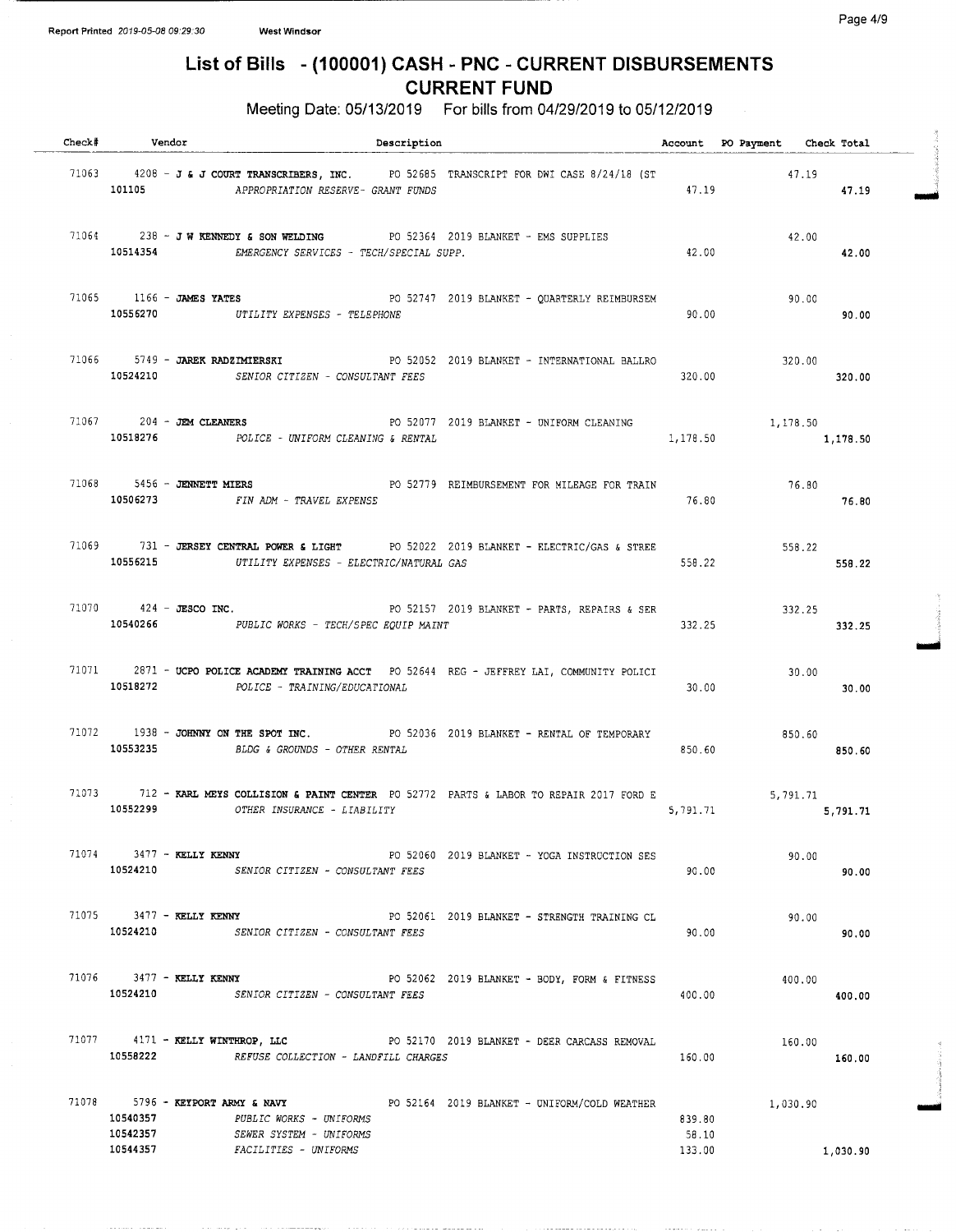tt O

 $\label{eq:reduced} \begin{split} \mathcal{L}_{\text{max}}(\mathcal{L}_{\text{max}}, \mathcal{L}_{\text{max}}, \mathcal{L}_{\text{max}}) = \mathcal{L}_{\text{max}}(\mathcal{L}_{\text{max}}) \end{split}$ 

# List of Bills - ( 100001) CASH - PNC - CURRENT DISBURSEMENTS CURRENT FUND

Meeting Date: 05/13/2019 For bills from 04/29/2019 to 05/12/2019

|  | Check# Vendor |                               | Description                                                                                                                                                        |                                                                                                            |                  | Account PO Payment Check Total |              |
|--|---------------|-------------------------------|--------------------------------------------------------------------------------------------------------------------------------------------------------------------|------------------------------------------------------------------------------------------------------------|------------------|--------------------------------|--------------|
|  |               | $71079$ 4401 - KOVAL ELECTRIC | 10553204 BLDG & GROUNDS - BLDG REPAIR & MAINT                                                                                                                      | PO 52682 MATERIALS/SERVICE CALL @ POST OFFIC                                                               | 264.00           | 264.00<br>264.00               |              |
|  |               |                               | 10524210 SENIOR CITIZEN - CONSULTANT FEES                                                                                                                          | 71080 3461 - LISA MURPHY PO 52055 2019 BLANKET - CHAIR EXERCISE CLASS                                      | 360.00           | 360.00<br>360.00               |              |
|  |               |                               | 10524210 SENIOR CITIZEN - CONSULTANT FEES                                                                                                                          | 71081 3461 - LISA MURPHY PO 52056 2019 BLANKET - STRENGTH TRAINING CL                                      | 405.00           | 405.00                         | 405,00       |
|  |               |                               | 10524210 SENIOR CITIZEN - CONSULTANT FEES                                                                                                                          | 71082 3461 - LISA MURPHY <b>1088</b> 2019 BLANKET - CHAIR, STRETCH & TON                                   | 200.00           | 200.00                         | 200.00       |
|  |               | 71083 1264 - LONNIE BALDINO   | 10538272 CONST OFFL - TRAINING/EDUCATIONAL                                                                                                                         | PO 52250 2019 BLANKET - CJCOA LUNCH MEETING                                                                | 15.00            | 15.00<br>15.00                 |              |
|  |               |                               | 71084 911 - LOWES PO 52129<br>10540354 PUBLIC WORKS - TECH/SPECIAL SUPP.<br>10542354 SEWER SYSTEM - TECH/SPECIAL SUPP.<br>10544354 FACILITIES - TECH/SPECIAL SUPP. | PO 52129 2019 BLANKET - MISC TOOLS, SUPPLIES                                                               | 403.68<br>314.75 | 1,240.14<br>521.71 1,240.14    |              |
|  |               |                               | 10514208 EMERGENCY SERVICES - COMMUNICATION EQUIP                                                                                                                  | 71085 1146 - M & W COMMUNICATIONS PO 52368 2019 BLANKET - RADIOS REPAIRS                                   | 210.00           | 210.00                         | 210.00       |
|  |               |                               | 10518278 POLICE - VEHICLE REPAIR                                                                                                                                   | 71086 3494 - MALOUF FORD 266 2687 REPLACE STARTER MOTOR & FUEL INJECT                                      | 1,127.33         | 1,127.33<br>1,127,33           |              |
|  |               |                               | 71087 57 - MARGARET D'AGOSTINO<br>10524210 SENIOR CITIZEN - CONSULTANT FEES                                                                                        | PO 52054 2019 BLANKET - SENIOR CAFE SESSIONS                                                               | 570.00           | 570.00<br>570.00               |              |
|  |               |                               | 10524210 SENIOR CITIZEN - CONSULTANT FEES                                                                                                                          | 71088 5595 - MARK SOUDERS THE RESOLUTION OF SALES AND POST AND POSSESS 2019 BLANKET - STRENGTH TRAINING CL | 300.00           | 300.00<br>300.00               |              |
|  | 10553204      |                               | BLDG & GROUNDS - BLDG REPAIR & MAINT                                                                                                                               | 71089 3503 - MCMULLEN'S PLUMBING & DRAIN PO 52683 CLEAR CLOGGED LINES @ POLICE/COURT                       | 225.00           | 225.00                         | 225.00       |
|  | 10509209      |                               | ASSESSMENT - CONF. & SEMINARS                                                                                                                                      | 71090 5193 - MERCER COUNTY ASSESSOR'S ASSOC. PO 52761 REGISTRATION FOR SPRING SEMINAR 5/2                  | 20.00            | 20.00                          | 20.00        |
|  |               |                               | 101420 COUNTY LIBRARY TAXES PAYABLE                                                                                                                                | 71091 563 - MERCER COUNTY LIBRARY 2ND QUARTER COUNTY LIBRARY TAXES 1,008,169.04                            | 1,008,169.04     |                                | 1,008,169.04 |
|  |               |                               | 10534223 PLANNING BOARD - LEGAL FEES                                                                                                                               | 71092 436 - MILLER PORTER & MULLER 700 52084 2019 BLANKET - LEGAL SERVICES TO PL                           | 820.00           | 820.00                         | 820.00       |
|  |               |                               | 10625223 AFFORDABLE HOUSING - LEGAL FEES                                                                                                                           | 71093 436 - MILLER PORTER & MULLER PO 52087 2019 BLANKET FOR LEGAL SERVICES REL                            | 22,395.00        | 22,395.00                      | 22,395.00    |
|  |               |                               | 10524210 SENIOR CITIZEN - CONSULTANT FEES                                                                                                                          | 71094 4361 - MIM-MULTISPORT, INC. PO 52051 2019 BLANKET - SENIOR CORE BALANCE                              | 350.00           | 350.00                         | 350.00       |

الاداء والمستهر المحجج والمنا

وليوا وإودادية والترويدة بالرازة فعيدت فرقوا فلأفاق والمرا

الوالي والمستحدث والمستحدث والمستحير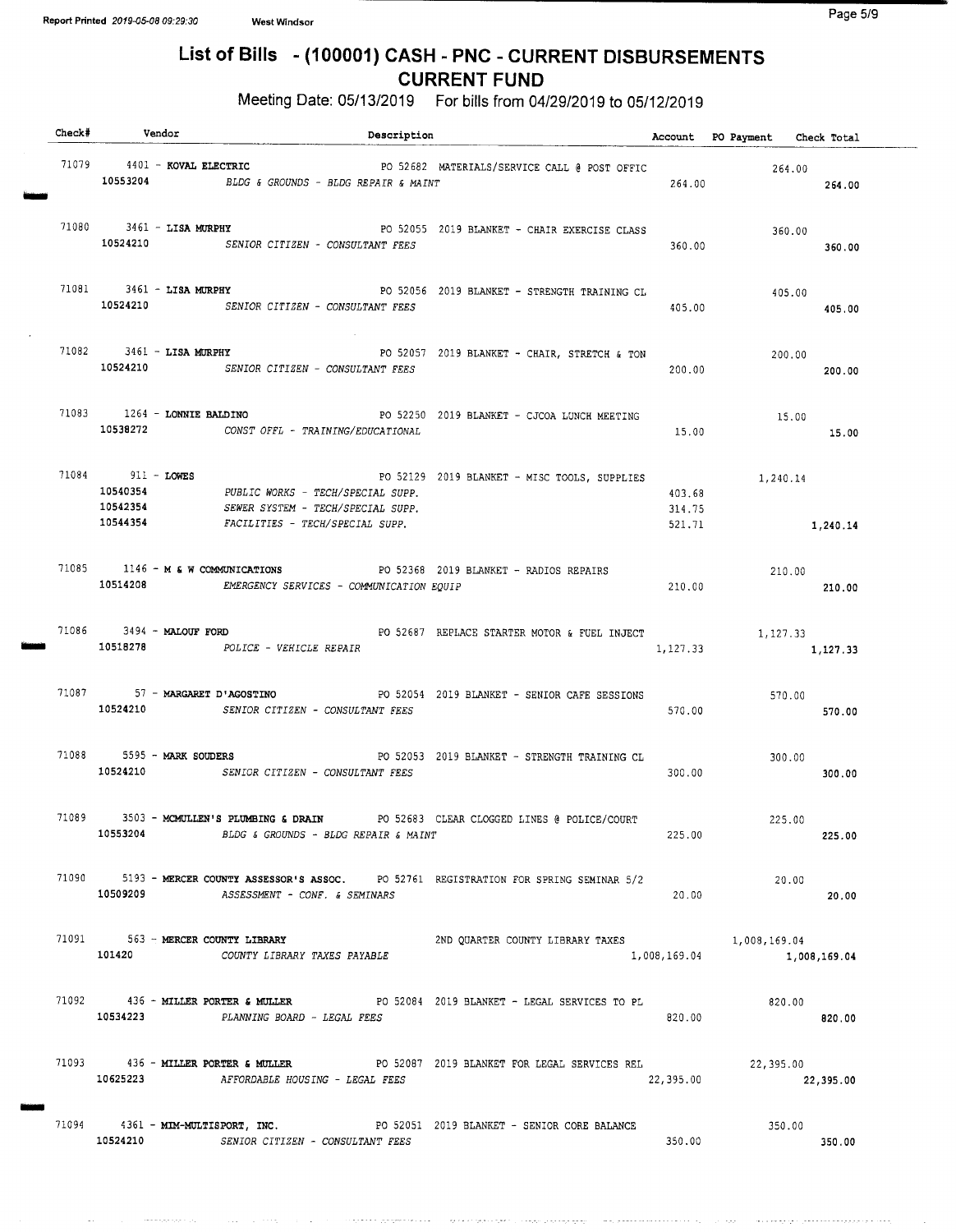## List of Bills - ( 100001) CASH - PNC - CURRENT DISBURSEMENTS CURRENT FUND

Meeting Date: 05/13/2019 For bills from 04/29/2019 to 05/12/2019

| Check# Vendor                                     | Description                                                                                                                                 |                             | Account PO Payment Check Total |          |  |
|---------------------------------------------------|---------------------------------------------------------------------------------------------------------------------------------------------|-----------------------------|--------------------------------|----------|--|
| 71095 5338 - MIREILLE DELMAN                      | PO 52050 2019 BLANKET - YOGA CLASSES<br>10524210 SENIOR CITIZEN - CONSULTANT FEES                                                           | 250.00                      | 250.00                         | 250.00   |  |
|                                                   | 71096 1801 - NEW JERSEY AMERICAN WATER PO 52261 2019 BLANKET - WATER SUPPLIED- MAIN<br>10556281 UTILITY EXPENSES - WATER                    | 2,183.80                    | 2,183.80<br>2,183.80           |          |  |
|                                                   | 71097 89 - NJ STATE LEAGUE OF MUNICIPALTIES PO 52731 REG - MARLENA A. SCHMID & ROSS MASZ<br>10504209 ADM - CONF. & SEMINARS                 | 230.00                      | 230.00<br>230.00               |          |  |
|                                                   | 71098 89 - NJ STATE LEAGUE OF MUNICIPALTIES PO 52737 REGISTRATION FOR GAY M. HUBER, MINI<br>10501272 CLERK - TRAINING/EDUCATIONAL           | 115.00                      | 115.00                         | 115,00   |  |
|                                                   | 71099 1085 - NORMANS GLASS & AUTO SERVICE PO 52200 2019 BLANKET - REPAIR AND/OR REPLAC<br>10540278 PUBLIC WORKS - VEHICLE REPAIR            | 200.00                      | 200.00                         | 200.00   |  |
| 71100 3085 - ONE CALL CONCEPTS                    | PO 52202 2019 BLANKET - ONE CALL SERVICES<br>10542251 SEWER SYSTEM - SERVICE/MAINT CONTRACTS                                                | 350.70                      | 350.70<br>350.70               |          |  |
|                                                   | 71101 286 - PACKET MEDIA LLC 6 20120 2019 BLANKET - LEGAL ADS FOR CLERK<br>10501202 CLERK - ADVERTISING LEGAL                               | 139.65                      | 139.65                         | 139.65   |  |
| $71102$ 1983 - PAUL GRASSELLI                     | REIMBURSE FOR EYE EXAM AND/OR CORRE<br>10551280 GROUP INSURANCE - VISION CARE                                                               | 151.98                      | 151.98                         | 151.98   |  |
| 71103 4707 - PETER BUCHANAN                       | PO 52719 2018 EDUCATION REIMBURSEMENT - STRE 199.00<br>10504274A (2018) ADM - TUITION                                                       | 199.00                      | 199.00                         |          |  |
|                                                   | 71104 293 - PRINCETON AIR CONDITIONING PO 51931 2019 BLANKET - PER RESOLUTION # 201<br>10553218 BLDG & GROUNDS - HVAC REPAIR/MAINTENANCE    | 4,042.00                    | 4,042.00                       | 4,042.00 |  |
|                                                   | 71105 293 - PRINCETON AIR CONDITIONING PO 52726 PROPANE HEATER SERVICE CALL @ COMMU 213.00<br>10553204 BLDG & GROUNDS - BLDG REPAIR & MAINT |                             | 113.00                         | 113.00   |  |
| 10553327                                          | 71106 1262 - PRINCETON SUPPLY CORP. 2019 BLANKET - JANITORIAL SUPPLIES<br>BLDG & GROUNDS -JANITORIAL/BLDG SUPPLIES                          | 880.72                      | 880.72                         | 880.72   |  |
|                                                   | 71107 2317 - RANDOLPH BANNERMAN PO 52249 2019 BLANKET - CJCOA LUNCH MEETING<br>10538272 CONST OFFL - TRAINING/EDUCATIONAL                   | and the company of<br>15.00 | 15.00                          | 15.00    |  |
| 71108 2526 - RIGGINS INC.<br>10557307<br>10557315 | PO 52046 2019 BLANKET - DELIVERY OF DIESEL &<br><i>GASOLINE - DIESEL FUEL</i><br><i>GASOLINE - UNLEADED</i>                                 | 2,057.63<br>7,445.16        | 9,502.79                       | 9,502.79 |  |
| $71109$ 4548 - ROBBIE BAILEY                      | PO 52253 2019 BLANKET - CJCOA LUNCH MEETING<br>10538272 CONST OFFL - TRAINING/EDUCATIONAL                                                   | 15.00                       | 15.00                          | 15.00    |  |
|                                                   | 71110 2931 - ROBERT H. SCHMITT JR. 200 90 92048 2019 BLANKET - CREATIVE WRITING CLA<br>10524210 SENIOR CITIZEN - CONSULTANT FEES            | 300.00                      | 300.00                         | 300.00   |  |
|                                                   | 71111 2931 - ROBERT H. SCHMITT JR. 68 PO 52049 2019 BLANKET - ADVENTURES IN LITERA                                                          |                             | 300.00                         |          |  |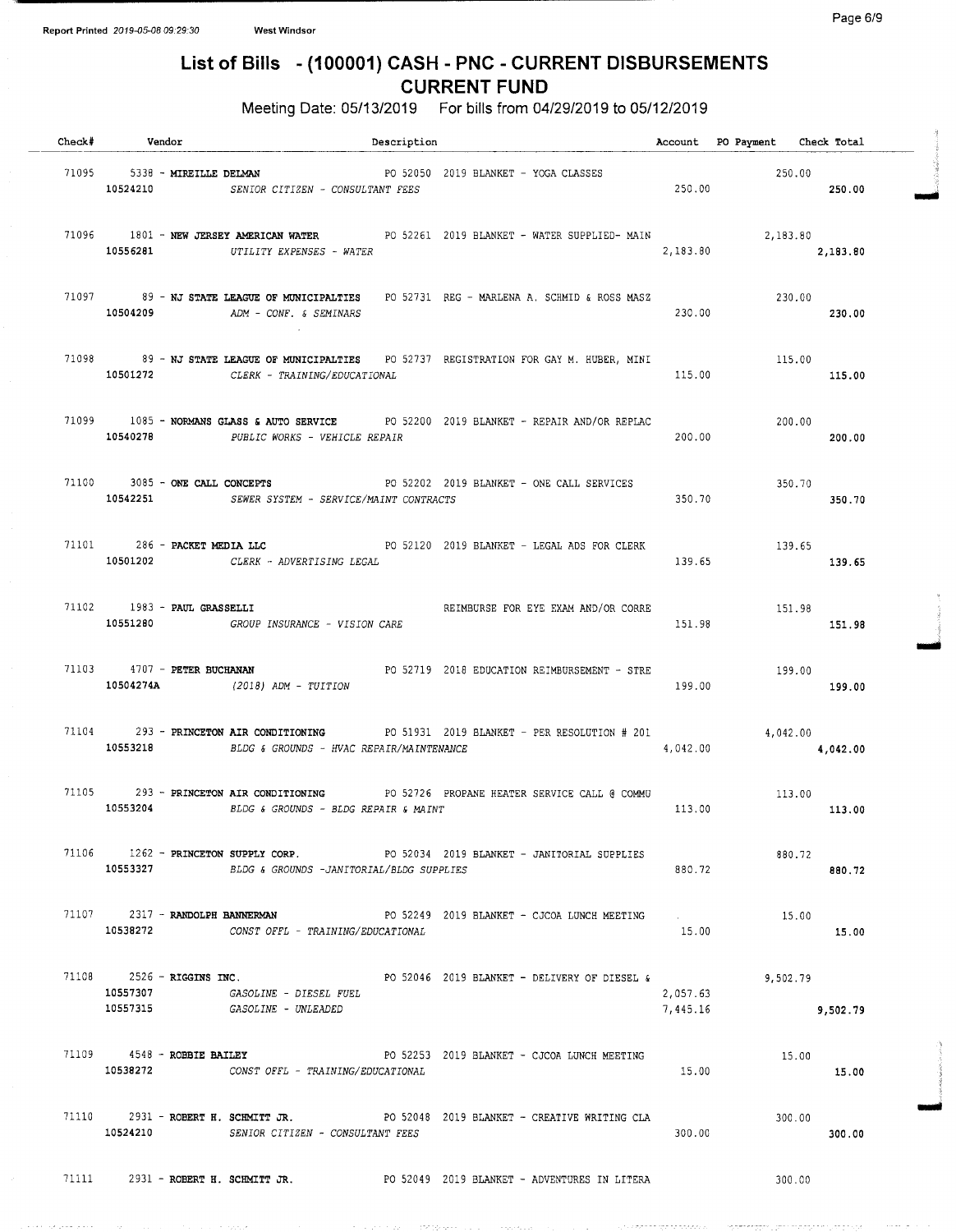# List of Bills - ( 100001) CASH - PNC - CURRENT DISBURSEMENTS CURRENT FUND

Meeting Date: 05/13/2019 For bills from 04/29/2019 to 05/12/2019

|  | Check# Vendor                               | Description                                                                                                                       |           | Account PO Payment Check Total        |           |
|--|---------------------------------------------|-----------------------------------------------------------------------------------------------------------------------------------|-----------|---------------------------------------|-----------|
|  |                                             | 10524210 SENIOR CITIZEN - CONSULTANT FEES                                                                                         |           | 300.00                                | 300.00    |
|  | 71112 443 - RON KISSEL                      | PO 52237 2019 BLANKET - MILEAGE REIMBURSEMEN<br>10538273 CONST OFFL - TRAVEL EXPENSE                                              | 225.00    | 225.00<br>225.00                      |           |
|  |                                             | 71113 443 - RON KISSEL SANTA PO 52243 2019 BLANKET - CJCOA LUNCH MEETING<br>10538272 CONST OFFL - TRAINING/EDUCATIONAL            | 15.00     | 15.00<br>15.00                        |           |
|  |                                             | 71114 $4157 - R$ OSHANE ALVAREZ PO 52753 2019 BLANKET - QUARTERLY REIMBURSEM<br>10556270 UTILITY EXPENSES - TELEPHONE             | 90.00     | 90.00                                 | 90.00     |
|  |                                             | 71115 1667 - RUSS JOHNSON PO 52047 2019 BLANKET - ART WATERCOLOR CLASS<br>10524210 SENIOR CITIZEN - CONSULTANT FEES               | 200.00    | 200.00<br>200.00                      |           |
|  | 10618599                                    | 71116 107 - SAMZIES UNIFORMS PO 51987 UNIFORM ITEMS FOR CLASS III OFFICER<br>POLICE - WWPRSD - CLASS III OFFICERS                 | 523.50    | 523.50                                | 523.50    |
|  |                                             | 71117 2277 - SCOTT HASSON TERM 2019 BLANKET - CJCOA LUNCH MEETING<br>10538272 CONST OFFL - TRAINING/EDUCATIONAL                   | 15.00     | 15.00                                 | 15.00     |
|  |                                             | 71118 4660 - SITE ONE LANDSCAPE SUPPLY 60 52206 2019 BLANKET - PURCHASE ROADSIDE MA<br>10544354 FACILITIES - TECH/SPECIAL SUPP.   | 637.99    | 637.99<br>637,99                      |           |
|  |                                             | 71119 5875 - SOMERSET COUNTY POLICE ACADEMY PO 52720 COURSE ATTENDEES - MICHAEL MCMAHON<br>10518272 POLICE - TRAINING/EDUCATIONAL | 229.00    | 229.00<br>229.00                      |           |
|  | 104915 MRNA - OTHER                         | 71120 5884 - STATE OF NJ DEPARTMENT TREASURER PO 52774 REFUND OF DUPLICATE PAYMENT OF USAR                                        | 24,494.85 | 24,494.85                             | 24,494.85 |
|  |                                             | 71121 167 - STONY BROOK REG. SEWERAGE AUTH QUARTER ENDING 6/30/19 - DUE 5/15/1<br>10643253 STONYBROOK SEWER AUTH - SHARE OF COSTS |           | 810,188.42<br>810, 188.42 810, 188.42 |           |
|  | 71122 5477 - SUPRATIM MUKHERJEE<br>10506273 | PO 52778 REIMBURSEMENT FOR MILEAGE FOR TRAIN<br>FIN ADM - TRAVEL EXPENSE                                                          | 81.60     | 81.60                                 | 81.60     |
|  | 71123 1632 - SYLVIA SUN                     | PO 52045 2019 BLANKET - CHINESE HOUR SESSION<br>10524210 SENIOR CITIZEN - CONSULTANT FEES                                         | 180.00    | 180.00                                | 180.00    |
|  | 10510214                                    | 71124 5864 - TCTA MEMBERSHIP SERVICES 60 PO 52582 2019 MEMBERSHIP DUES - KELLY A. MON<br>COLLECTION - DUES                        | 100.00    | 100.00                                | 100.00    |
|  |                                             | 10524210 SENIOR CITIZEN - CONSULTANT FEES                                                                                         | 700.00    | 700.00                                | 700.00    |
|  | 71126 5549 - TERRI JANY                     | PO 52092 2019 BLANKET - PLANNING BOARD RECOR<br>10534250 PLANNING BOARD - RECORDING SECRETARY                                     | 300.00    | 300.00                                | 300.00    |
|  |                                             | 71127 848 - THOMAS POLINO 67 2019 BLANKET - VEHICLE REIMBURSEMEN<br>10538273 CONST OFFL - TRAVEL EXPENSE                          | 225.00    | 225.00                                | 225.00    |

 $\bar{\psi}$  , the meaning space of the state  $\bar{\psi}$  , and the state meaning space

بالمستورة فالأساط

البراء فالتفات

الموجود وبالودياء والمحاجين

The country in this service is the service of

وللمحدث محدوراتها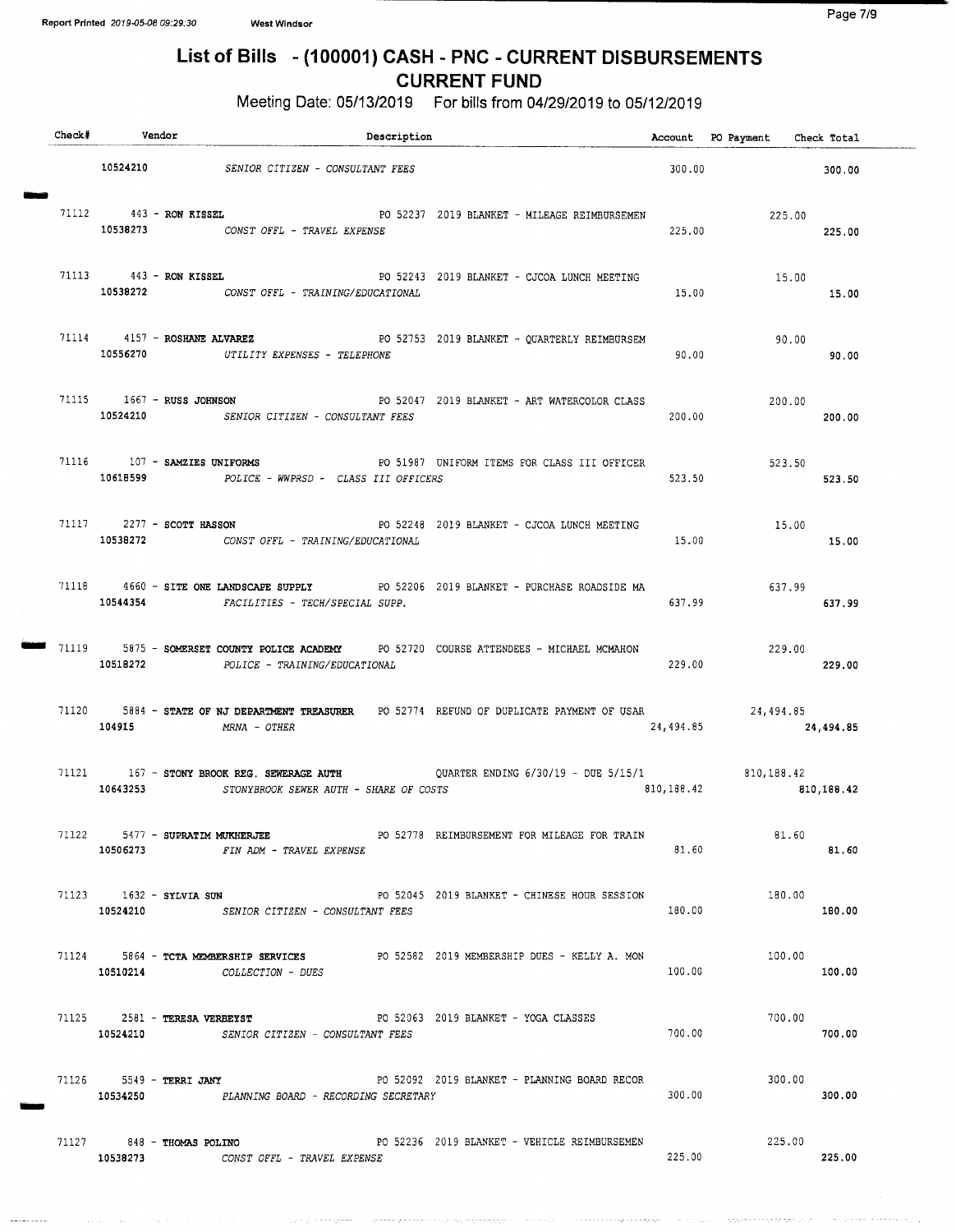### Page 8/9

# List of Bills - ( 100001) CASH - PNC - CURRENT DISBURSEMENTS CURRENT FUND

Meeting Date: 05/13/2019 For bills from 04/29/2019 to 05/12/2019

| Check# | Vendor                        | Description                                                                                                                                                      |          | Account PO Payment Check Total           |                  |  |
|--------|-------------------------------|------------------------------------------------------------------------------------------------------------------------------------------------------------------|----------|------------------------------------------|------------------|--|
|        |                               | $71128$ $848 -$ THOMAS POLINO<br>PO 52241 2019 BLANKET - CJCOA LUNCH MEETING<br>15.00 - <i>TRATNIC/FDICATIONAT</i><br>10538272 CONST OFFL - TRAINING/EDUCATIONAL |          | 15.00                                    | 15.00            |  |
|        |                               | 71129 5490 - TIFFANY NEAL 6190 FO 51923 2019 BLANKET - PUBLIC HEALTH EDUCAT<br>10521248 BOARD OF HEALTH - PUBLIC HEALTH SERVICES                                 | 375.00   | 375.00                                   | 375.00           |  |
|        |                               | 71130 5844 - TOUCHSTONE VETERINARY CENTER PO 52401 2019 BLANKET - K-9 VETERINARY VISIT<br>10518354 POLICE - TECH/SPECIAL SUPP.                                   | 290.16   | 290.16                                   | 290.16           |  |
|        |                               | 71131 4645 - TOWNSHIP OF MONROE PO 52728 BRANDON HEATH - EMT A CLASS ON 4/12<br>10518272 POLICE - TRAINING/EDUCATIONAL                                           | 75.00    | 75.00                                    | 75.00            |  |
|        |                               | 71132 670 - TURN OUT FIRE & SAFETY PO 52375 2019 BLANKET-UNIFORMS MANUFACTURED<br>10514357 EMERGENCY SERVICES - UNIFORMS                                         | 371.36   |                                          | 371.36<br>371.36 |  |
|        |                               | 71133 738 - V E RALPH & SON INC. PO 52376 2019 BLANKET - EMERGENCY MEDICAL SE<br>10514354 EMERGENCY SERVICES - TECH/SPECIAL SUPP.                                | 309.70   | 309.70<br>309.70                         |                  |  |
|        | 71134 3712 - VCI              | PO 52377 2019 BLANKET - AMBULANCE REPAIRS<br>1,049.00 1,049.00 1,049.00<br>10514278 EMERGENCY SERVICES - VEHICLE REPAIR                                          |          |                                          |                  |  |
|        |                               | 71135 3296 - VECTOR SECURITY THE RESERVE PO 52023 2019 BLANKET - SECURITY CAMERAS<br>10553251 BLDG & GROUNDS - SERVICE/MAINT CONTRACTS                           | 29.95    | 29.95                                    | 29.95            |  |
|        |                               | 71136 3296 - VECTOR SECURITY<br>PO 52032 2019 BLANKET - FIRE/SECURITY MONITO 625.00<br>10553251 BLDG & GROUNDS - SERVICE/MAINT CONTRACTS                         | 625.00   |                                          | 625.00           |  |
|        |                               | 71137 381 - VERIZON 6 62024 2019 BLANKET- VARIOUS ACCOUNTS / TE<br>10556270 UTILITY EXPENSES - TELEPHONE                                                         | 4,215.71 | <b>College</b><br>4, 215, 71<br>4,215.71 |                  |  |
|        |                               | PO 52188 2019 BLANKET - A/C#420131698-00001 666.96<br>71138 1619 - VERIZON WIRELESS<br>10556270 UTILITY EXPENSES - TELEPHONE                                     |          | 666.96 200                               | 666.96           |  |
|        | 10556270<br><b>Contractor</b> | 71139 1925 - VERIZON WIRELESS 60 2019 BLANKET - ACCOUNT # 222235434-<br>UTILITY EXPENSES - TELEPHONE                                                             | 632.94   | 632.94                                   | 632.94           |  |
|        |                               | 71140 2495 - W. B. MASON COMPANY INC. THE PO 52332 FILE TOTES W/CONTENTS LABELS - PER<br>10518332 POLICE - OFFICE SUPPLIES                                       | 555.00   | 555.00                                   | 555.00           |  |
|        | 10504334                      | 71141 2495 - W. B. MASON COMPANY INC. PO 52557 WHITE COPY PAPER - PER 3/21 EMAIL O<br>ADM - PHOTOCOPIER SUPPLIES                                                 | 473.80   | 473.80                                   | 473.80           |  |
|        | 10501354                      | 71142 2495 - W. B. MASON COMPANY INC. PO 52605 OFFICE SUPPLIES - PER 3/26/19 EMAIL<br>CLERK - TECH/SPECIAL SUPP.                                                 | 61.81    | 61.81                                    | 61.81            |  |
|        |                               | 71143 2495 - W.B. MASON COMPANY INC. PO 52623 OFFICE SUPPLIES - PER $4/1/19$ QUOTE<br>10542332 SEWER SYSTEM - OFFICE SUPPLIES                                    | 122.34   | 122.34                                   | 122.34           |  |
|        |                               | 71144 5614 - WEGMANS FOOD MARKETS INC. PO 52058 2019 BLANKET - SENIOR CAFE SUPPLIES                                                                              |          | 206.33                                   |                  |  |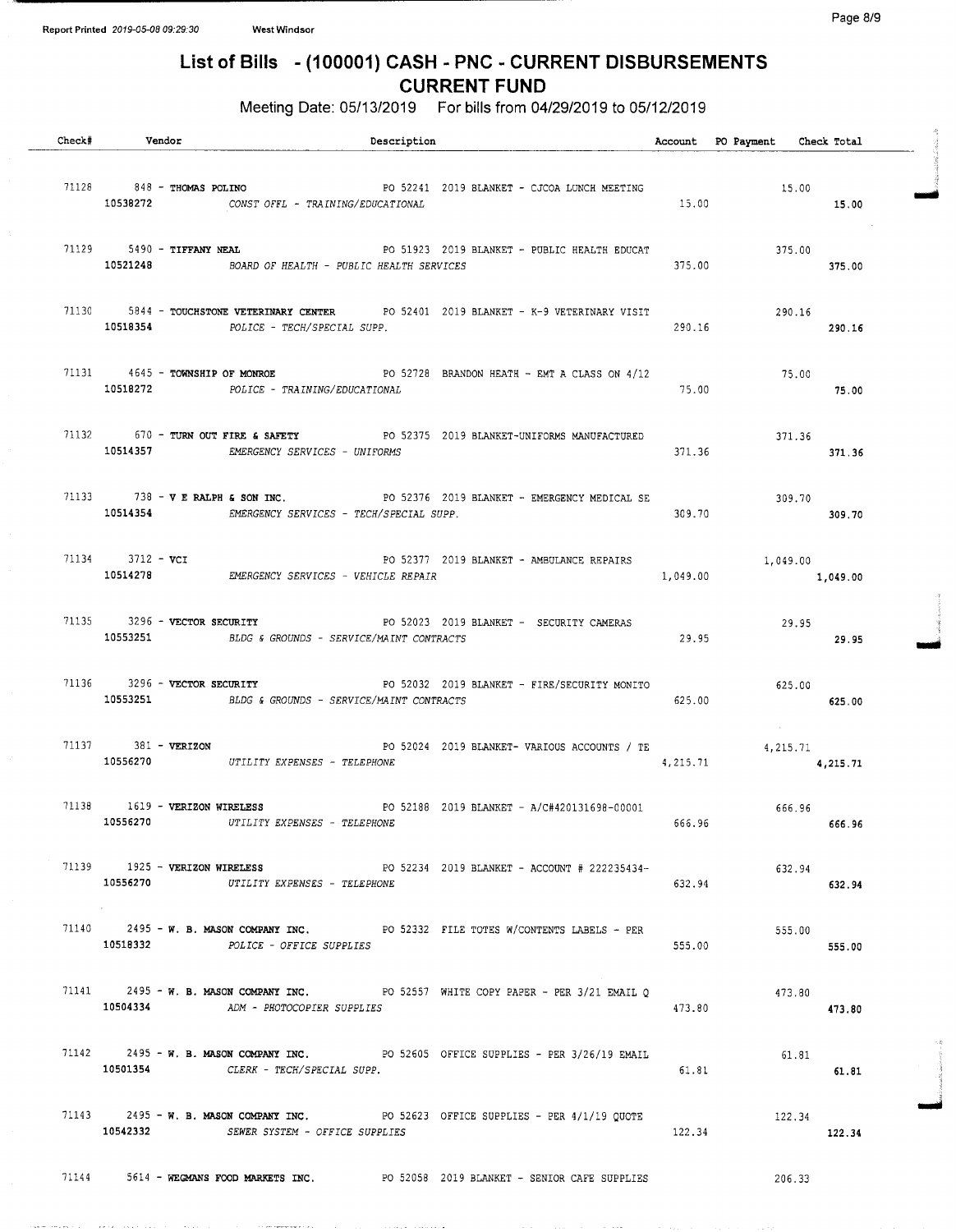W

## List of Bills - (100001) CASH - PNC - CURRENT DISBURSEMENTS CURRENT FUND

Meeting Date: 05/13/2019 For bills from 04/29/2019 to 05/12/2019

| Check# | Vendor                                     |                                                | Description |                                                                                                                                                                                                                                                                                                                                                                            |        | Account PO Payment Check Total |                                 |
|--------|--------------------------------------------|------------------------------------------------|-------------|----------------------------------------------------------------------------------------------------------------------------------------------------------------------------------------------------------------------------------------------------------------------------------------------------------------------------------------------------------------------------|--------|--------------------------------|---------------------------------|
|        |                                            | 10524231 SENIOR CITIZEN - MEALS                |             |                                                                                                                                                                                                                                                                                                                                                                            |        | 206.33 206.33                  |                                 |
|        |                                            | 101450 SCHOOL TAXES PAYABLE                    |             | $\begin{array}{ccccccccc} 71145 & 544 & - & \text{WEST WINDSOR PLAINSDORO} & & & & & \\ & & & & & & & \\ 101450 & & & & & & & \\ 101450 & & & & & & & \\ \end{array} \begin{array}{ccccccccc} 5/15/19 & & & & & 7,276,556.00 \\ 5/15/19 & & & & & \\ 6/15 & & & & & \\ 7,276,556.00 & & & & \\ 8 & 7,276,556.00 & & & \\ 9 & 101450 & & & & \\ 101450 & & & & & \\ 101450$ |        |                                | 7,276,556.00                    |
|        |                                            | 10533354A (2018) LAND USE - TECH/SPECIAL SUPP. |             | 71146 566 - WEST WINDSOR TOWNSHIP 60 52760 FEES FOR DEPOSIT SLIPS 11/15/18                                                                                                                                                                                                                                                                                                 | 119.70 | 119.70                         | 119.70                          |
|        |                                            | 10650221 COURT - CREDIT CARD FEES              |             | 71147 3196 - WEST WINDSOR TOWNSHIP 60 PO 52770 2019 BLANKET - CREDIT CARD FEES                                                                                                                                                                                                                                                                                             | 467.14 |                                | 467.14<br>467.14                |
|        |                                            | 10650354 COURT - TECH/SPECIAL SUPP.            |             | 71148 3196 - WEST WINDSOR TOWNSHIP 60 52771 ORDER DUPLICATE PART DEPOSIT TICKET                                                                                                                                                                                                                                                                                            | 95.65  |                                | 95.65<br>95.65                  |
|        |                                            | 10538273 CONST OFFL - TRAVEL EXPENSE           |             | 71149 841 - WILLIAM PICKEL PO 52235 2019 BLANKET - VEHICLE REIMBURSEMEN                                                                                                                                                                                                                                                                                                    | 225.00 |                                | 225.00<br>225.00                |
|        |                                            | 10518233 POLICE - OFFICE FURN/EQUIP MAINT      |             |                                                                                                                                                                                                                                                                                                                                                                            | 171.69 | 171.69                         | 171.69                          |
|        |                                            | 10518233 POLICE - OFFICE FURN/EQUIP MAINT      |             | 71151  4662 - XEROX CORPORATION  PO 52397  2019 BLANKET - 5855 SERIAL# EX7-398                                                                                                                                                                                                                                                                                             | 53.46  |                                | 53.46<br>53.46                  |
| 71152  | 2344 - YU LING HUANG                       | 10506273 FIN ADM - TRAVEL EXPENSE              |             | PO 52777 REIMBURSEMENT FOR MILEAGE FOR TRAIN                                                                                                                                                                                                                                                                                                                               | 91.20  |                                | 91.20<br>91.20                  |
|        | TOTAL                                      |                                                |             |                                                                                                                                                                                                                                                                                                                                                                            |        |                                | --------------<br>19,634,403.44 |
|        | Total to be paid from Fund 10 CURRENT FUND |                                                |             | 19,634,403.44<br>===============                                                                                                                                                                                                                                                                                                                                           |        |                                |                                 |

19, 634, 403. 44

**CONTRACT** 

ng pilipangn

ognieza zastronom min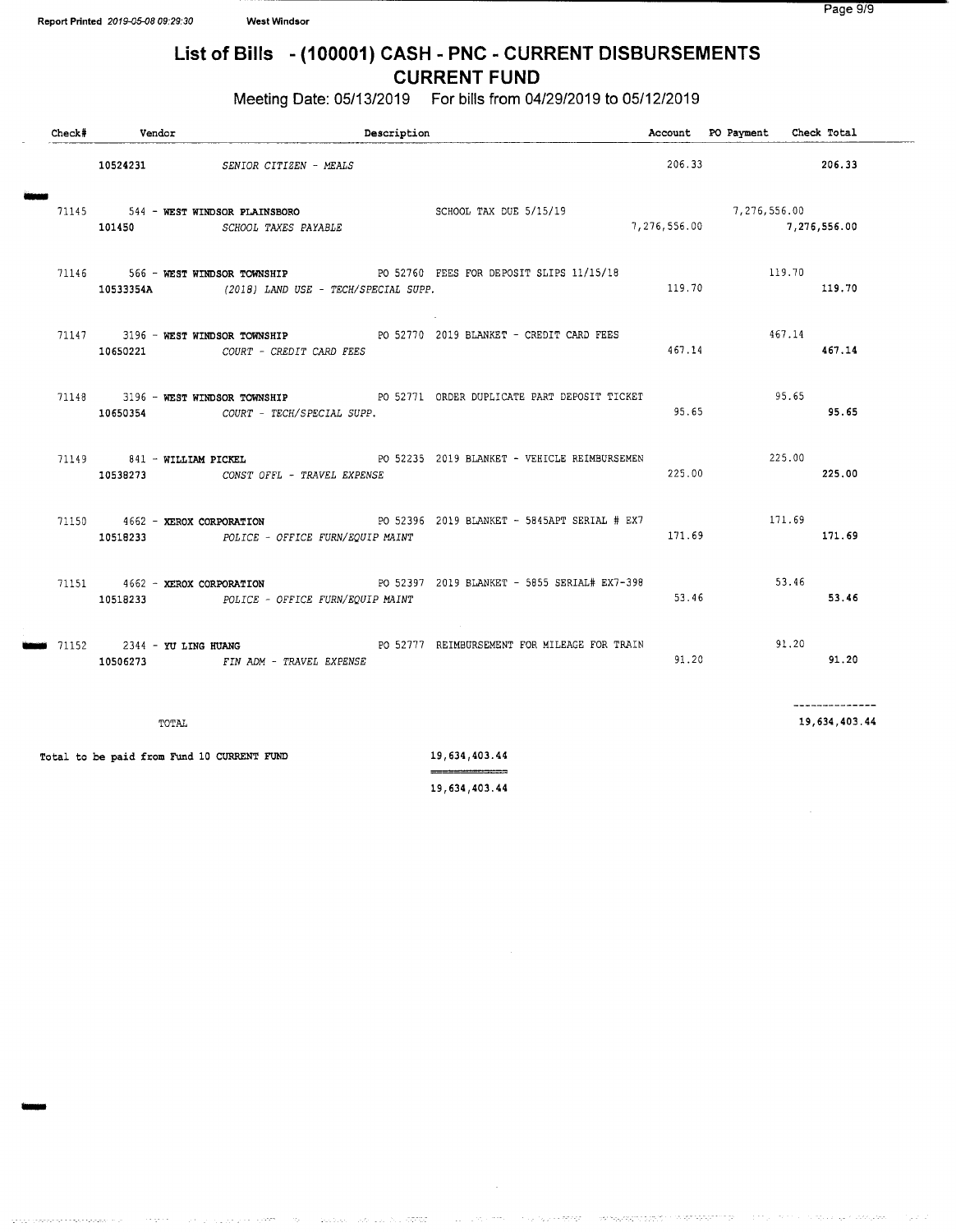## List of Bills - (400001) CASH - PNC BANK CAPITAL FUND

Meeting Date: 05/13/2019 For bills from 04/29/2019 to 05/12/2019

|       | Check# Vendor                                      |                                                                                           | Description                                                                                                                                        |                      | Account PO Payment Check Total |  |
|-------|----------------------------------------------------|-------------------------------------------------------------------------------------------|----------------------------------------------------------------------------------------------------------------------------------------------------|----------------------|--------------------------------|--|
|       | 12298 4675 - ALL COVERED                           | 405201609013 POLICE - ACQ. OFFICE/COMPUTER EQUIPMENT                                      | PO 50477 BLANKET AS PER RESOLUTION #2018-R09 28,142.00                                                                                             |                      | 28, 142.00 28, 142.00          |  |
|       | 12299 4234 - BARTLETT TREE EXPERTS                 | 405201412004 PRESERVE OPEN SPACE MAINTENANCE                                              | PO 52636 TREAT OPEN SPACE ASH TREES FOR EAB                                                                                                        | 1,307.20             | 1,307.20<br>1,307.20           |  |
|       | 12300 5522 - BLACK LAGOON                          | 405201507004 PRESERVE OPEN SPACE MAINTENANCE                                              | PO 52520 POND MAINTENANCE - SEPT 11 MEMORIAL                                                                                                       | 2,500.00             | 2,500.00<br>2,500.00           |  |
|       |                                                    | 405201815019 FIRE & EMERGENCY SERVICES - EQUIPMENT                                        | 12301 2590 - GEN-EL SAFETY & INDUSTRIAL PO 52394 2019 BLANKET - HAZMAT EQUIPMENT                                                                   | 352.45               | 352.45<br>352.45               |  |
|       | $12302$ 5661 - GRAINGER                            | 405201815020 PJ FIREHOUSE GENERAL IMPROVEMENTS                                            | PO 52765 ARMSTRONG FISSURED CEILING TILE FOR                                                                                                       | 331.28               | 331.28<br>331.28               |  |
|       |                                                    | 12303 1516 - HOMESMITHS<br>405201309010 GENERAL PARK IMPROVEMENTS                         | PO 52710 MATERIALS/LABOR TO REPLACE SCREEN D                                                                                                       | 573.50               | $573.50$ $573.50$              |  |
|       |                                                    | 405201721008 ROADWAY IMPROVEMENTS                                                         | 12304 467 - KEY TECH LABORATORIES PO 52635 ASPHALT PAVEMENT CORE SAMPLING & RE 467 - 1,325.00                                                      | 1,325.00             | 1,325.00                       |  |
|       | 12305 3437 - KIRBYBUILT SALES                      | 405201412003 PRESERVE OPEN SPACE DEVELOPMENT                                              | PO 52646 RECYCLED PLASTIC BROWN PICNIC TABLE 1,113.34                                                                                              | 1, 113.34            | 1, 113.34                      |  |
|       | 12306 5868 - MOORE ENERGY                          | 405201721014 SENIOR CENTER GENERAL IMPROVEMENTS                                           | PO 52610 REPLACEMENT OF SOLAR POWER INVERTER                                                                                                       | 1,950.00             | 1,950.00<br>1,950.00           |  |
|       |                                                    |                                                                                           | 12307 5101 - MOTOROLA SOLUTIONS, INC. PO 50697 MINITOR VI PAGERS, VHF, 5 CHANNEL S 1,647.00<br>405201721016 EMERGENCY SERVICES - ACQ. OF EQUIPMENT |                      | 1,647.00 1,647.00              |  |
|       |                                                    | 12308 5123 - ON-SITE LANDSCAPE MANAGEMENT<br>405201507004 PRESERVE OPEN SPACE MAINTENANCE | PO 52431 BLANKET AS PER RES 2019-R055 LANDSC 7.662.49<br>MAINTENANCE 7.662.49                                                                      | 7,662.49             | 7,662.49                       |  |
|       | 405201610002<br>405201720001                       | PUBLIC LAND MAINTENANCE<br>PUBLIC LAND MAINTENANCE                                        | 12309 5123 - ON-SITE LANDSCAPE MANAGEMENT PO 52432 BLANKET - PER RES # 2019-R056 -MAIN                                                             | 5,059.42<br>2,632.21 | 7,691.63<br>7,691.63           |  |
|       | 405201721008                                       | ROADWAY IMPROVEMENTS                                                                      | 12310 3674 - ROBERTS ENGINEERING GROUP LLC PO 51477 BLANKET AS PER RESOLUTION 2018-R220                                                            | 3,465.75             | 3,465.75<br>3,465.75           |  |
| 12311 | 405201815019                                       | 5776 - STRYKER SALES CORPORATION<br>FIRE & EMERGENCY SERVICES - EQUIPMENT                 | PO 51615 AS PER RESOLUTION 2018-R249 PURCHAS                                                                                                       | 53,031.00            | 53,031.00<br>53,031.00         |  |
|       | 12312 1362 - VAN CLEEF ENGINEERING<br>405201309004 | BICYCLE AND PEDESTRIAN IMPROVEMENTS                                                       | PO 52487 BLANKET FOR SURVEY AND DESIGN WALL                                                                                                        | 1,517.00             | 1,517.00<br>1,517.00           |  |
|       | TOTAL                                              |                                                                                           |                                                                                                                                                    |                      | 112,609.64                     |  |

Total to be paid from Fund 40 CAPITAL FUND 112, 609.64

 $\gamma$  , and  $\gamma$  as  $\gamma$ 

kaan an

and the first

-------------

and a state of the state of

 $\sim 10^{11}$  and  $\sim 10^{11}$  and  $\sim 10^{11}$ 

nn e well i weekyw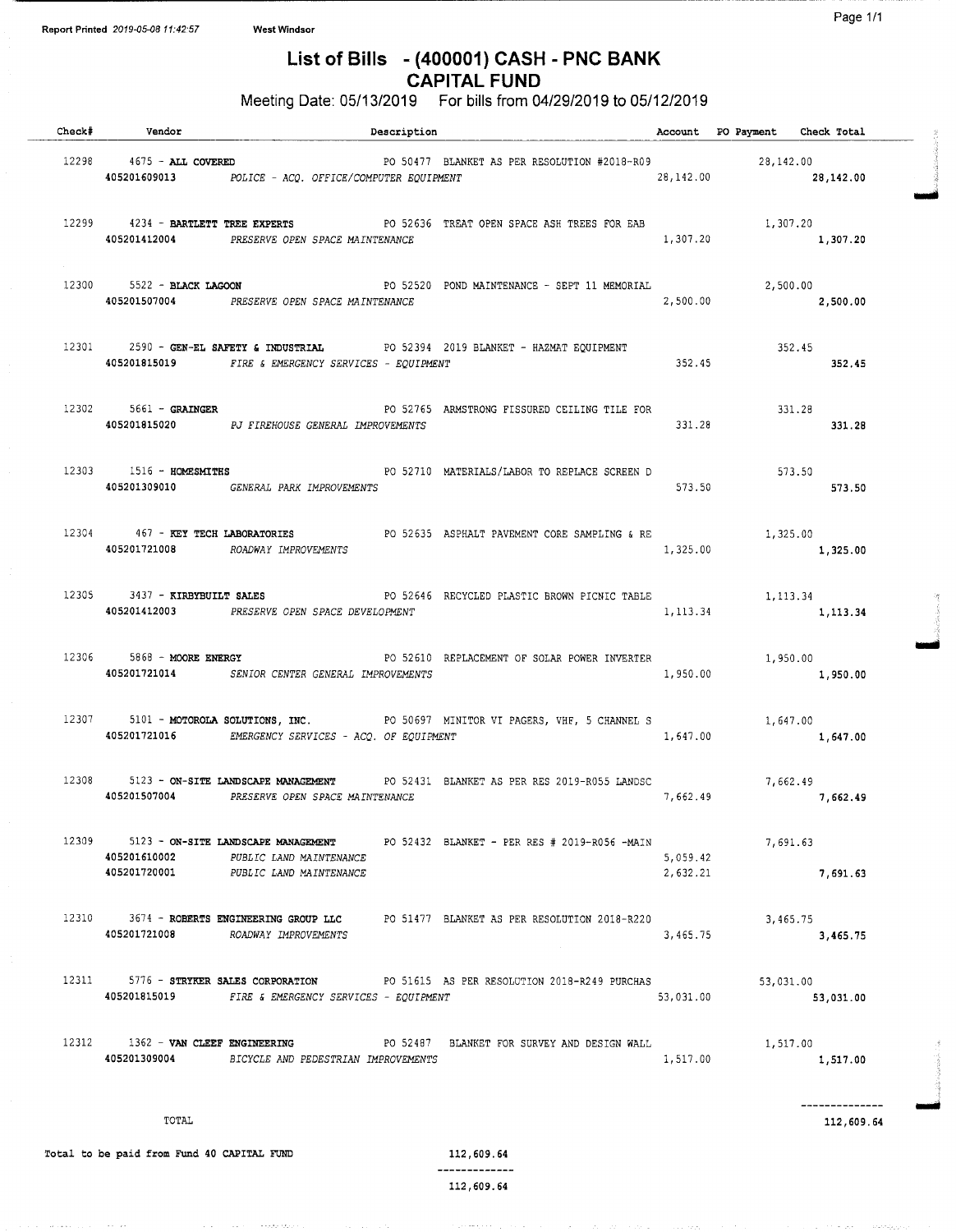emmi

## List of Bills - ( 120001) CASH - TRUST MM PNC TRUST OTHER

## Meeting Date: 05/13/2019 For bills from 04/29/2019 to 05/12/2019

| Check# | Vendor                                                 | Description                                                                                                                                                                                                                                                                                                                                                                                                                                                                                                                                                           |           | Account PO Payment Check Total |                              |
|--------|--------------------------------------------------------|-----------------------------------------------------------------------------------------------------------------------------------------------------------------------------------------------------------------------------------------------------------------------------------------------------------------------------------------------------------------------------------------------------------------------------------------------------------------------------------------------------------------------------------------------------------------------|-----------|--------------------------------|------------------------------|
|        | 6811 2678 - ARORA & ASSOCIATES<br>121234               | DEVELOPMENT PLAN REVIEW<br>DEVELOPMENT PLAN REVIEW ESCROW -L122                                                                                                                                                                                                                                                                                                                                                                                                                                                                                                       | 11,609.50 | 11,609.50                      | 11,609.50                    |
|        |                                                        | 6812 4702 - BURGIS ASSOCIATES, INC.<br>DEVELOPMENT PLAN REVIEW<br>121234 DEVELOPMENT PLAN REVIEW ESCROW -L122                                                                                                                                                                                                                                                                                                                                                                                                                                                         | 187.50    | 187.50                         | 187.50                       |
|        | 121300 $K - 9$ UNIT $-L170$                            | 6813 3110 - ELITE K-9 INC.<br>PO 52694 K-9 EQUIPMENT - PER 4/4/19 EMAIL QU                                                                                                                                                                                                                                                                                                                                                                                                                                                                                            | 270.29    | 270.29                         | 270.29                       |
|        | 6814 1131 - FRANK ZICHA<br>121300 $K - 9$ UNIT $-L170$ | PO 52722 REIMBURSEMENT FOR E-COLLAR & BUNGEE                                                                                                                                                                                                                                                                                                                                                                                                                                                                                                                          | 266.12    | 266.12                         | 266.12                       |
|        | 6815 3352 - JOANNA M. PERILLI<br>121364                | PO 52691 3/27/19 - 12:45PM SESSION CONFLICT/<br>PUBLIC DEFENDER TRUST -L150                                                                                                                                                                                                                                                                                                                                                                                                                                                                                           | 200.00    | 200.00                         | 200.00                       |
|        | 6816 911 - LOWES                                       | PO 52367 2019 BLANKET - SUPPLIES A/C# 9900-7<br>121432 UNIFORM FEE FIRE CODE FIREFIGHTERS -L160                                                                                                                                                                                                                                                                                                                                                                                                                                                                       | 994.82    | 994.82                         | 994.82                       |
|        | 6817 436 - MILLER PORTER & MULLER<br>121233            | DEVELOPMENT INSPECTION FEE<br>DEVELOPMENT INSPEC. FEE ESCROW -L102                                                                                                                                                                                                                                                                                                                                                                                                                                                                                                    | 100.00    | 100.00                         | 100.00                       |
|        | 6818 436 - MILLER PORTER & MULLER                      | DEVELOPMENT PLAN REVIEW<br>121234 DEVELOPMENT PLAN REVIEW ESCROW -L122                                                                                                                                                                                                                                                                                                                                                                                                                                                                                                | 8,945.75  | 8,945.75                       | 8,945.75                     |
|        | 6819 5104 - PARKER MCCAY P.A.<br>121234                | DEVELOPMENT PLAN REVIEW<br>DEVELOPMENT PLAN REVIEW ESCROW -L122                                                                                                                                                                                                                                                                                                                                                                                                                                                                                                       | 45.00     | 45.00                          | 45.00                        |
| 6820   | 1362 - VAN CLEEF ENGINEERING<br>121234                 | DEVELOPMENT PLAN REVIEW<br>DEVELOPMENT PLAN REVIEW ESCROW -L122                                                                                                                                                                                                                                                                                                                                                                                                                                                                                                       | 7,251.25  | 7,251.25                       | 7,251.25                     |
|        | TOTAL                                                  |                                                                                                                                                                                                                                                                                                                                                                                                                                                                                                                                                                       |           |                                | ---------------<br>29,870.23 |
|        | Total to be paid from Fund 12 TRUST OTHER              | 29,870.23<br>$\begin{array}{c} \begin{array}{c} \begin{array}{c} \begin{array}{c} \end{array}\\ \end{array} \end{array} \end{array} \end{array} \begin{array}{c} \begin{array}{c} \begin{array}{c} \end{array}\\ \end{array} \end{array} \end{array} \begin{array}{c} \begin{array}{c} \end{array} \end{array} \end{array} \begin{array}{c} \begin{array}{c} \end{array} \end{array} \end{array} \begin{array}{c} \begin{array}{c} \end{array} \end{array} \end{array} \begin{array}{c} \begin{array}{c} \end{array} \end{array} \begin{array}{c} \begin{array}{c} \$ |           |                                |                              |

29, 870. 23

والهيم سيوس فالمتحرج والرهيب والمستنقذ والمتحدد والمستعمل والمستوار والموارد

**Services** 

Teachers.

 $\alpha \in \mathbb{Z}^n$  , and  $\alpha \in \mathbb{Z}^n$  , where  $\alpha$ 

ing and وبالحدور

.<br>Standard in the to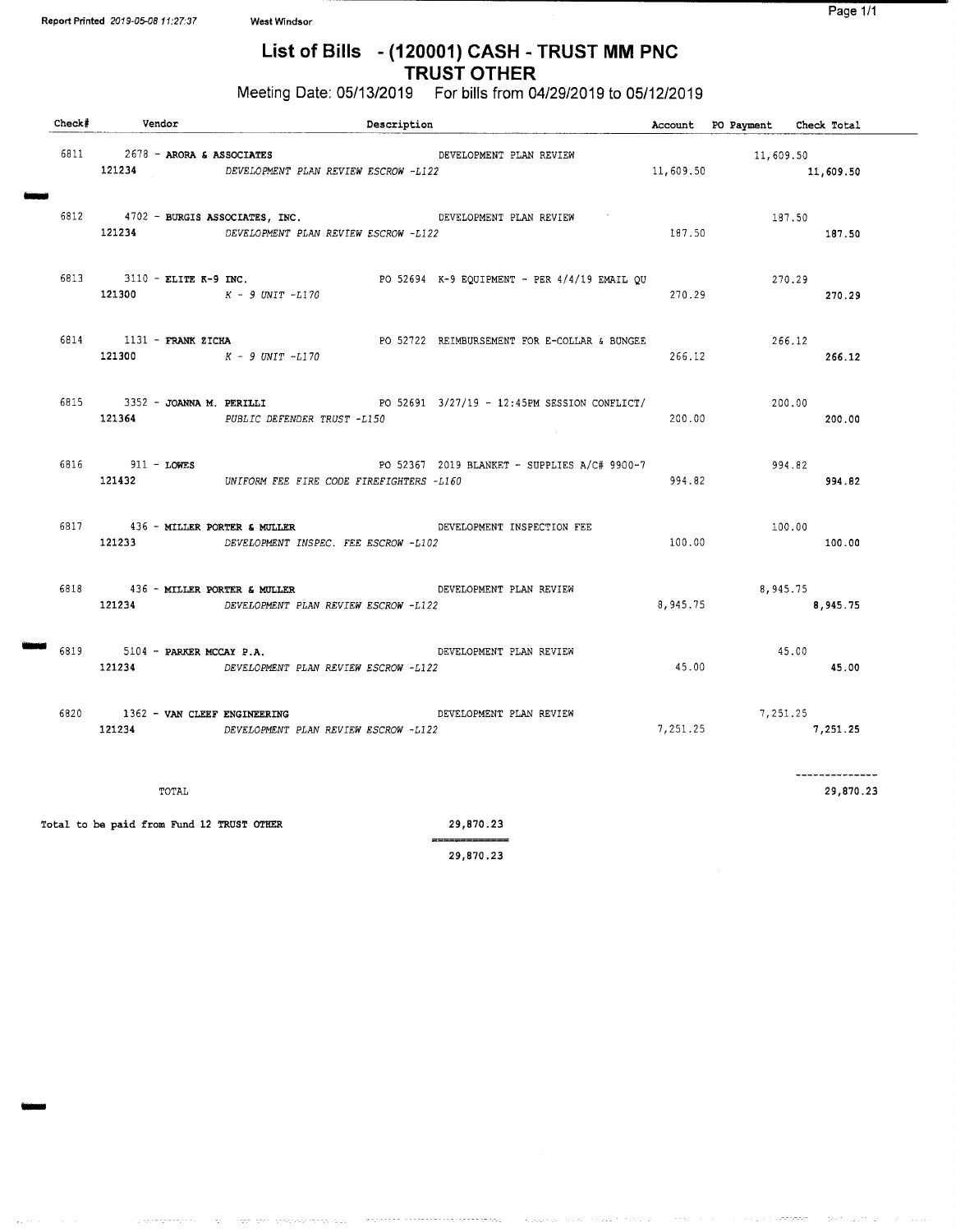owl

## List of Bills - ( 170001) CASH - PNC - RECREATION CHECKING RECREATION COMMISSION

Meeting Date: 05/13/2019 For bills from 04/29/2019 to 05/12/2019

| Check# | Vendor                                                       | Description                         |          | Account PO Payment Check Total |                  |
|--------|--------------------------------------------------------------|-------------------------------------|----------|--------------------------------|------------------|
|        | 21743 5888 - CLINT REN<br>17502100 SPRING PROGRAMS           | REFUND FOR OWEN - SPRING YOUTH TENN | 85.00    | 85.00                          | 85.00            |
|        | 21744 5886 - JOSHUA BELL<br>17502100 SPRING PROGRAMS         | REFUND FOR BRYCE - MULTI SPORTS-SPR | 149.00   | 149.00                         | 149.00           |
|        | 21745 5632 - KIMBERLY KINER<br>17503100 SUMMER PROGRAMS      | REFUND FOR KAMERON - ROBOTICS CAMP  | 350.00   | 350.00                         | 350.00           |
|        | 21746 5890 - KRISTEN SIPLER<br>17502100 SPRING PROGRAMS      | REFUND FOR SPENCER GREENBURG - MULT | 149.00   | 149.00                         | 149.00           |
|        | 21747 5887 - MEI CHEN<br>17502100 SPRING PROGRAMS            | REFUND FOR ADULT SPRING TENNIS LESS | 185.00   |                                | 185.00<br>185.00 |
|        | $21748$ 3879 - SAT JAGTAP<br>17502100 SPRING PROGRAMS        | DIRECTOR OF SPRING TENNIS - MAR 30  | 6,333.92 | 6, 333, 92                     | 6,333.92         |
|        | 21749 5885 - SEAN LEONARD<br>17503100 SUMMER PROGRAMS        | REFUND FOR WILL - LACROSSE TPK PLAY | 180.00   | 180.00                         | 180.00           |
|        | 21750 3883 - SUNIL JAGTAP<br>17502100 SPRING PROGRAMS        | CO-DIRECTOR OF SPRING TENNIS - MAR  | 4,239.64 | 4,239.64                       | 4,239.64         |
|        | 21751 5889 - VENKAT RAM TAMAVADA<br>17502100 SPRING PROGRAMS | REFUND FOR SPRING ADULT TENNIS LESS | 185.00   | 185.00                         | 185.00           |
|        | TOTAL                                                        |                                     |          |                                | 11,856.56        |

Total to be paid from Fund 17 RECREATION COMMISSION 11,856.56

---------11, 856. 56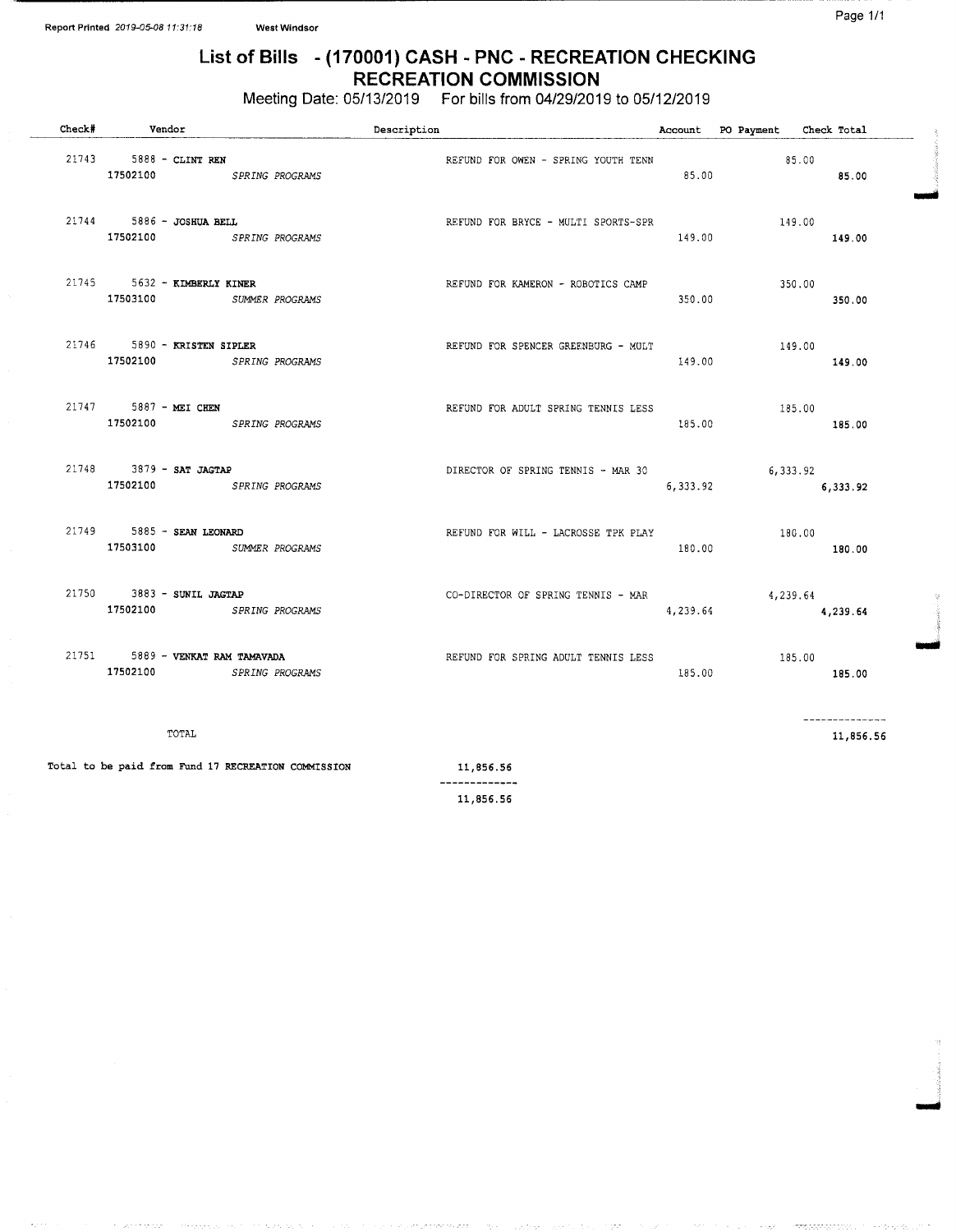NNW

## List of Bills - (260001) Cash-Pool Utility Operating POOL OPERATING FUND

Meeting Date: 05/13/2019 For bills from 04/29/2019 to 05/12/2019

| Check#   |                                   | Vendor |                                                                            | Description |                                                                                 |          | Account PO Payment Check Total |                           |
|----------|-----------------------------------|--------|----------------------------------------------------------------------------|-------------|---------------------------------------------------------------------------------|----------|--------------------------------|---------------------------|
| 5563     | 26501210                          |        | 3056 - BENDAS LANDSCAPING<br>Other Expenses-Consultant Fees                |             | PO 52545 2019 BLANKET - LANDSCAPE MAINTENANC                                    | 1,450.00 | 1,450.00                       | 1,450.00                  |
|          | $5564$ 1873 - BUCKMANS INC.       |        | 26501354 Other Expenses-Tech/Spec Supplies                                 |             | PO 52641 2019 BLANKET POOL CHEMICALS AND SAN                                    | 3,269.55 | 3,269.55                       | 3,269.55                  |
| 5565     | 26501354                          |        | Other Expenses-Tech/Spec Supplies                                          |             | 52 - CONTINENTAL FIRE & SAFETY PO 52693 ANSUL SYSTEM SERVICE/FIRE EXTINGUIS     | 176.00   | 176.00                         | 176.00                    |
| 5566 756 | 26501354                          |        | Other Expenses-Tech/Spec Supplies                                          |             | 238 - J W KENNEDY & SON WELDING PO 52398 2019 BLANKET - CO2/CYLINDER RENTAL/    | 251.95   | 251.95                         | 251.95                    |
| 5567     | 727 - NOREEN TENAGLIA<br>26501273 |        | Other Expenses-Travel Expense                                              |             | PO 52254 2019 BLANKET - VEHICLE REIMBURSEMEN                                    | 225.00   | 225.00                         | 225.00                    |
| 5568     | 26501215                          |        | Other Expenses-Electric & Gas                                              |             | 379 - PUBLIC SERVICE ELECTRIC & GAS PO 52020 2019 BLANKET - POOL ELECTRIC/GAS A | 1,572.43 | 1,572.43                       | 1,572.43                  |
| 5569     | 26501210                          |        | 3296 - VECTOR SECURITY<br>Other Expenses-Consultant Fees                   |             | PO 52019 2019 BLANKET - A/C# 198020 SECURITY                                    | 105.00   | 105.00                         | 105.00                    |
| 5570     | 260030                            |        | 3090 - WEST WINDSOR TOWNSHIP POOL PO 52759 2019 CHANGE FUND<br>Change Fund |             |                                                                                 | 500.00   | 500.00                         | 500.00                    |
|          |                                   | TOTAL  |                                                                            |             |                                                                                 |          |                                | -------------<br>7,549.93 |
|          |                                   |        | Total to be paid from Fund 26 POOL OPERATING FUND                          |             | 7,549.93                                                                        |          |                                |                           |
|          |                                   |        |                                                                            |             | 7,549.93                                                                        |          |                                |                           |

والباسيريون

 $\label{eq:reduced} \mathcal{L}_{\mathcal{M}} = \mathcal{L}_{\mathcal{M}} = \mathcal{L}_{\mathcal{M}} + \mathcal{L}_{\mathcal{M}} + \mathcal{L}_{\mathcal{M}} + \mathcal{L}_{\mathcal{M}} + \mathcal{L}_{\mathcal{M}}$ 

in early

 $\sim$   $\sim$ 

**Service Product** 

a a a característica provincia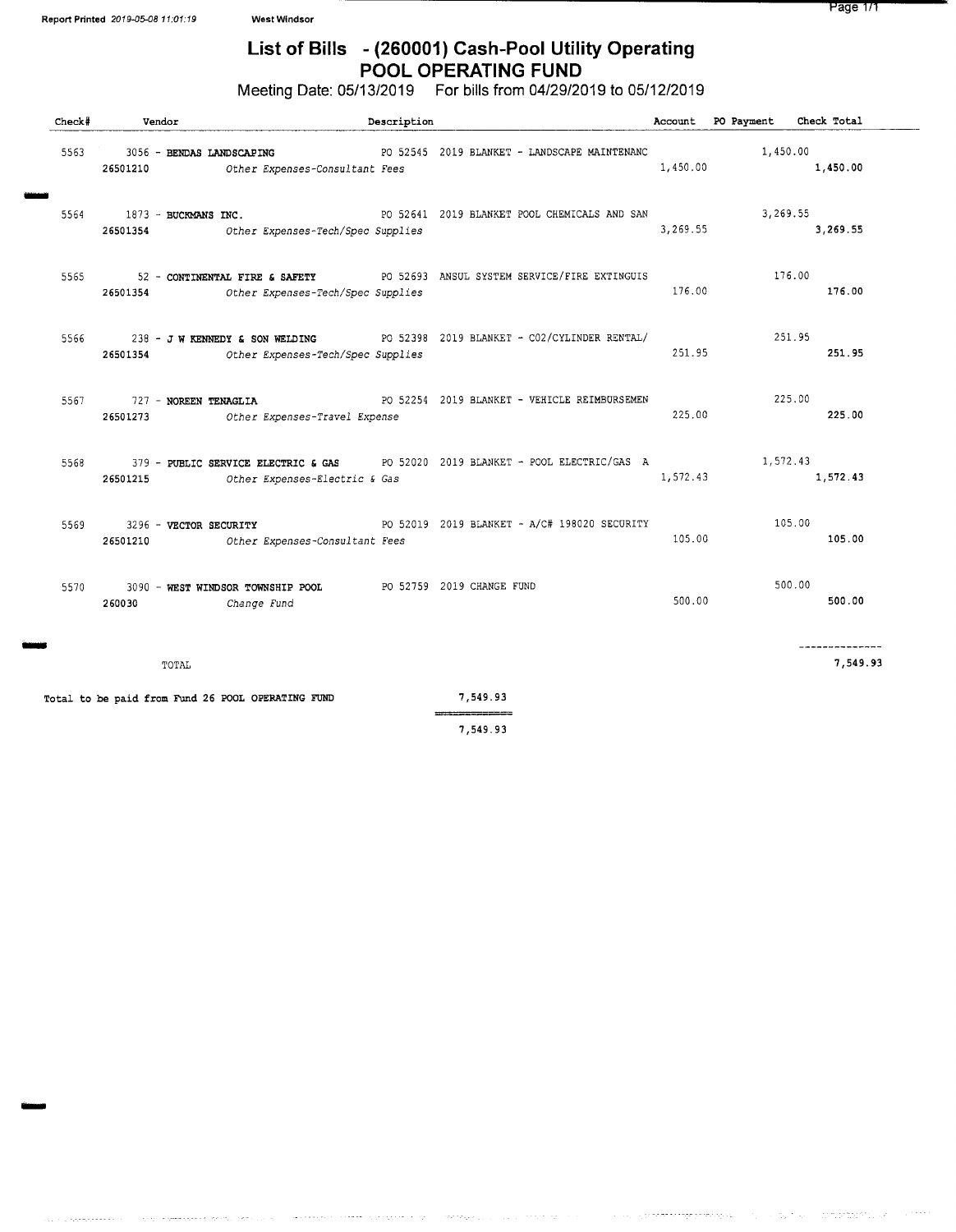## List of Bills - (120013) CASH - SENIOR CENTER PNC TRUST OTHER

Meeting Date: 05/13/2019 For bills from 04/29/2019 to 05/12/2019

| Check# | Vendor                                    |                              | Description |                                                                                                        |        | Account PO Payment Check Total |          |
|--------|-------------------------------------------|------------------------------|-------------|--------------------------------------------------------------------------------------------------------|--------|--------------------------------|----------|
|        |                                           | 121402 SENIOR CITIZEN CENTER |             | 2909 3203 - ALEXANDER KOLTCHEV PO 52064 2019 BLANKET - ACRYLIC ART CLASSES                             | 375.00 | 375.00                         | 375.00   |
|        |                                           | 121402 SENIOR CITIZEN CENTER |             | 2910 5881 - CHAU KAI WOO 62768 REIMBURSEMENT FOR BEGINNER INTERNAT                                     | 40.00  | 40.00                          | 40.00    |
|        |                                           | 121402 SENIOR CITIZEN CENTER |             | 2911 1820 - DONNA FUCETOLA PO 52740 REIMBURSEMENT FOR LIGHT REFRESHMENT 2011 156.54                    | 156.54 |                                | 156.54   |
|        |                                           | 121402 SENIOR CITIZEN CENTER |             | 2912 5139 - NELIDA GARCIA CONSEGUE DO 52068 2019 BLANKET - SPANISH LANGUAGE CLA                        | 375.00 | 375.00                         | 375.00   |
|        |                                           | 121402 SENIOR CITIZEN CENTER |             | 2913 2850 - THEODORE OTTEN JR. 2005 2006 2019 BLANKET - MUSIC/OPERA APPRECIA 2850 - THEODORE OTTEN JR. | 175.00 |                                | 175.00   |
|        |                                           | 121402 SENIOR CITIZEN CENTER |             | 2914 3340 - VIN IYER 2019 BLANKET - ZUMBA DANCE CLASSES                                                | 200.00 | 200.00                         | 200.00   |
|        | TOTAL                                     |                              |             |                                                                                                        |        |                                | 1,321.54 |
|        | Total to be paid from Fund 12 TRUST OTHER |                              |             | 1,321.54                                                                                               |        |                                |          |
|        |                                           |                              |             | 1,321.54                                                                                               |        |                                |          |

IMO

IMMO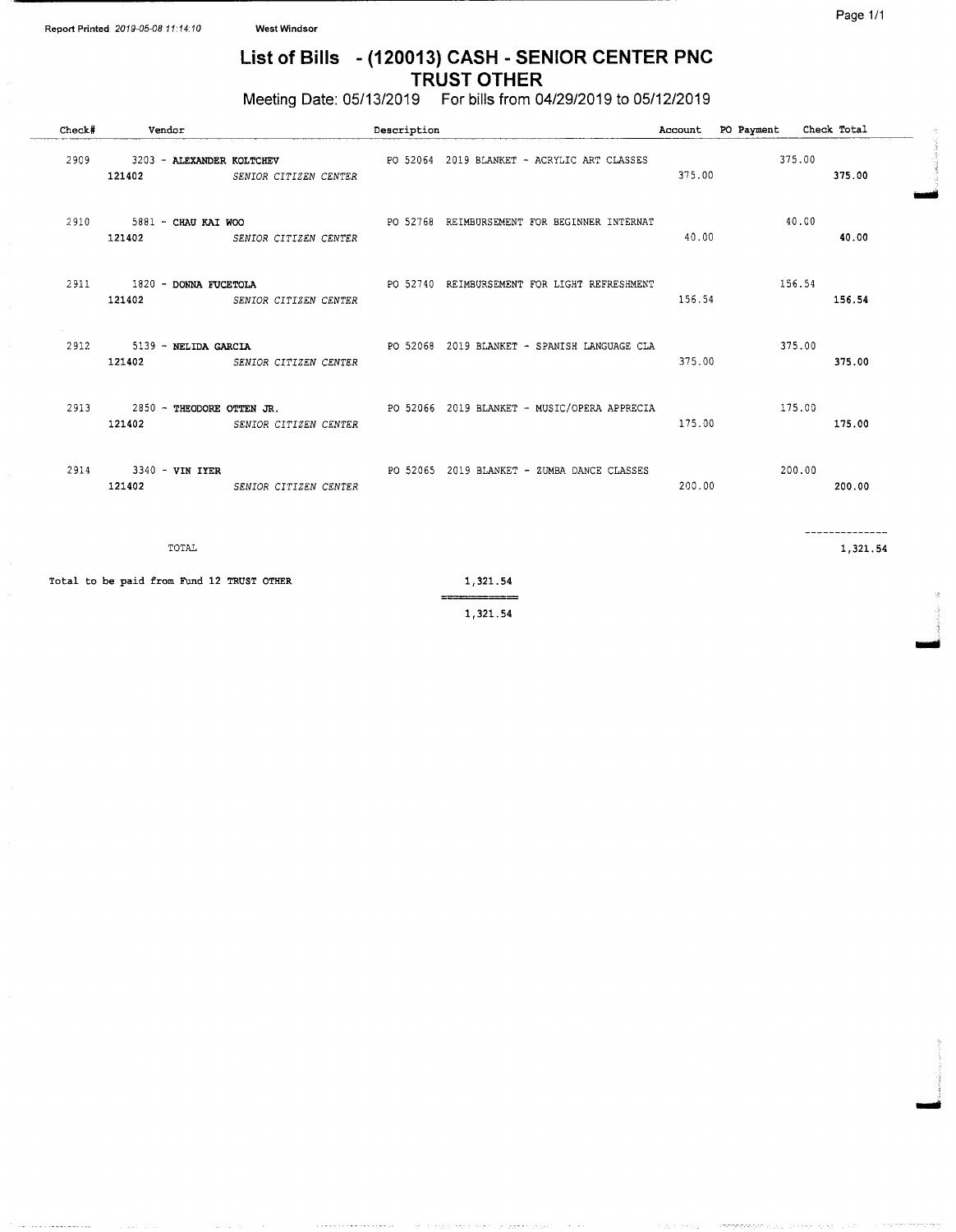## List of Bills - ( 160001) CASH - PNC ANIMAL CONTROL FUND

Meeting Date: 05/13/2019 For bills from 04/29/2019 to 05/12/2019

| Check# |      | Vendor                                            | Description                 |                           | <b>PO Payment</b><br>Account | Check Total |
|--------|------|---------------------------------------------------|-----------------------------|---------------------------|------------------------------|-------------|
|        | 1603 | 3572 - NJ STATE DEPT. OF HEALTH                   |                             | APRIL DOG LICENSES - 2019 |                              | 84.60       |
|        |      | 161286                                            | DUE THE STATE OF NEW JERSEY |                           | 84.60                        | 84.60       |
|        |      |                                                   |                             |                           |                              |             |
|        |      | TOTAL                                             |                             |                           |                              | 84.60       |
|        |      | Total to be paid from Fund 16 ANIMAL CONTROL FUND |                             | 84.60                     |                              |             |
|        |      |                                                   |                             | 84.60                     |                              |             |

iyo jiyar

reet oor uu uu uu

 $\sigma$  -  $\sigma$  -  $\sigma_{\mu\nu}$  ,

in kalendary sy propinsi pop

*Polendario*